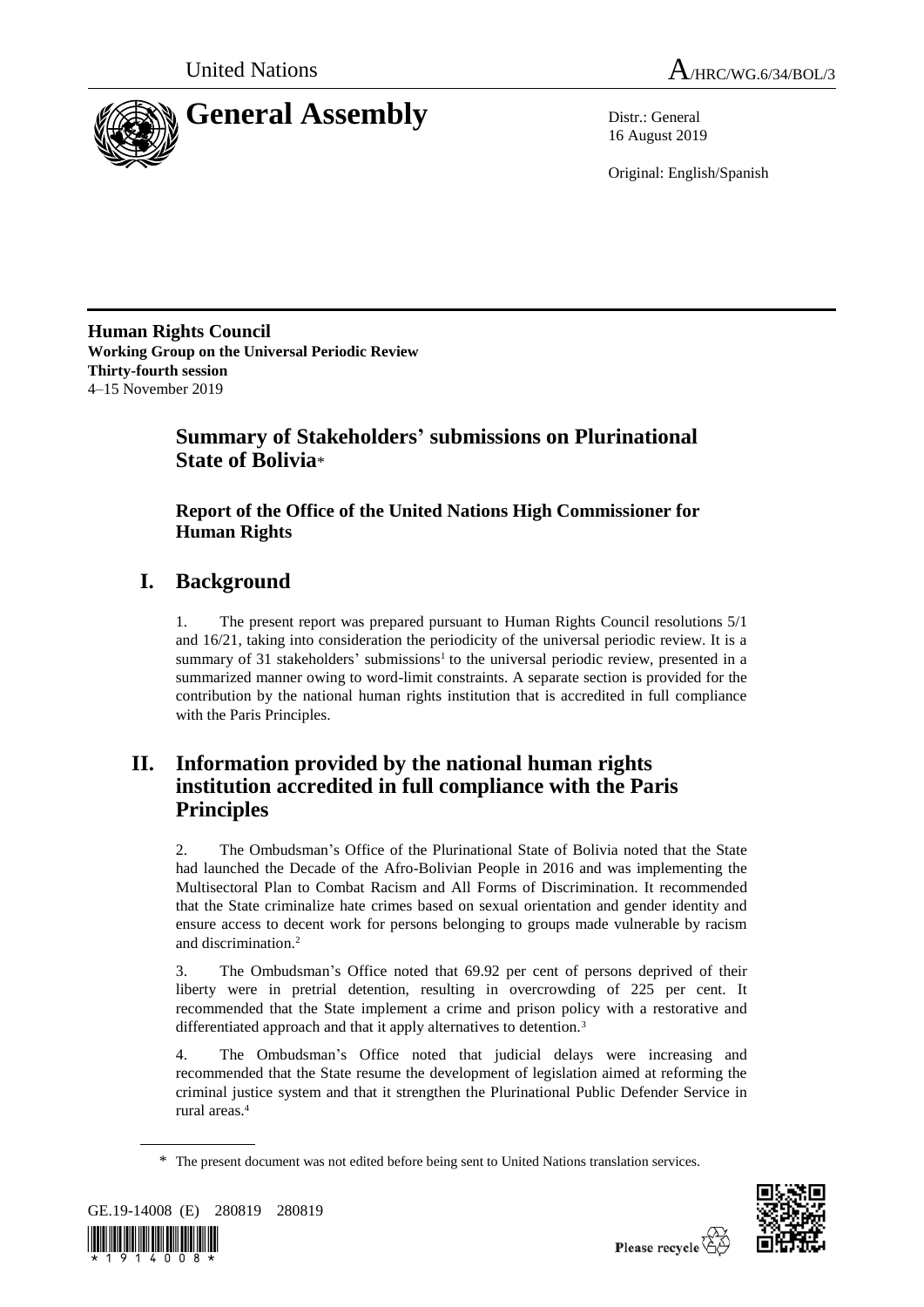5. The Ombudsman's Office recommended that the State strengthen the budget of the Truth Commission and extend the deadline for the completion of its activities.<sup>5</sup>

6. The Ombudsman's Office noted that the State had taken a number of steps to implement the Comprehensive Act on Human Trafficking and Smuggling. However, it considered it necessary for the State to strengthen the institutions responsible for checking travel documents, to avoid the turnover of staff working in this area and to develop policies aimed at addressing the causes of the problem. It also recommended that the State ratify the Protocol against the Smuggling of Migrants by Land, Sea and Air, supplementing the United Nations Convention against Transnational Organized Crime.<sup>6</sup>

7. The Ombudsman's Office drew attention to the implementation of the Unified Health System and recommended that the State increase the budget for the sector and improve its infrastructure, equipment, human resources and medicines.<sup>7</sup>

8. In view of the high rates of teenage pregnancy, maternal mortality caused by backstreet abortions, and cervical and breast cancer, the Ombudsman's Office considered it necessary for the State to adopt a law on sexual and reproductive rights in order to guarantee women's access to quality health services.<sup>8</sup>

9. The Ombudsman's Office recommended that the State, in conjunction with organizations of persons with disabilities, strengthen and monitor the implementation of inclusive education policies in the plurinational education system and convert special education centres into resource and support centres.<sup>9</sup>

10. The Ombudsman's Office noted that, notwithstanding the implementation of the 2013 Comprehensive Act on Guaranteeing a Life Free of Violence for Women, there was still a need for the State to strengthen relevant institutions by providing them with sufficient budget, specialized staff and appropriate equipment.<sup>10</sup>

11. The Ombudsman's Office noted that, in 2018, the Plurinational Legislative Assembly had increased the minimum working age from 10 to 14 years. The Office recommended that the State develop a new five-year plan, in line with the new regulatory framework, with a view eradicating the worst forms of child labour.<sup>11</sup>

12. The Ombudsman's Office highlighted the progress made in upholding the right to free, prior and informed consultation in relation to hydrocarbon and mining operations. However, it recommended that the State make adjustments to consultation procedures in order to improve indigenous peoples' participation and increase their access to timely and sufficient information on environmental impacts.<sup>12</sup>

13. The Ombudsman's Office recognized the measures taken in favour of persons with disabilities and recommended that the State reformulate the criteria for classifying disability, simplify the classification process and strengthen the institutions responsible for conducting it.<sup>13</sup>

# **III. Information provided by other stakeholders**

# **A. Scope of international obligations and cooperation with international human rights mechanisms and bodies**<sup>14</sup>

14. Centre Europe – Tiers Monde (CETIM) highlighted the key role played by the Plurinational State of Bolivia in the elaboration of the UN Declaration on the rights of peasants and other people working in rural areas.<sup>15</sup>

15. The International Campaign to Abolish Nuclear Weapons (ICAN) welcomed that in 2018 the State had signed the UN Treaty on the Prohibition of Nuclear Weapons and urged to ratify it.<sup>16</sup>

16. In 2017, the Inter-American Commission on Human Rights welcomed the State's ratification of the Inter-American Convention on Protecting the Human Rights of Older Persons.<sup>17</sup>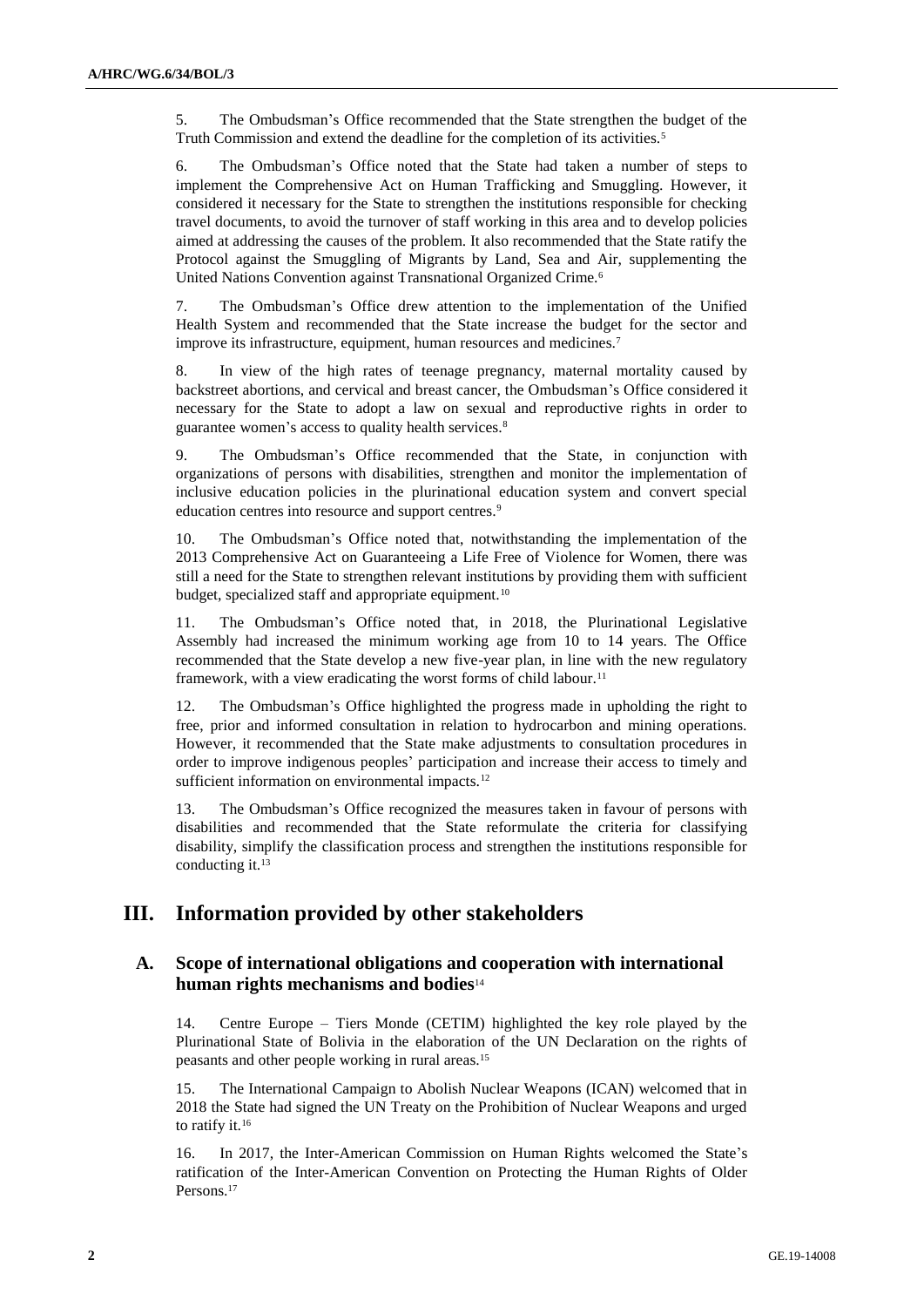17. Joint Submission 15 recommended that the State strengthen its relations with the Office of the United Nations High Commissioner for Human Rights.<sup>18</sup>

# **B. National human rights framework**<sup>19</sup>

18. In 2018, the Inter-American Commission on Human Rights noted that the Plurinational State of Bolivia had developed SIPLUS, a system for following up, monitoring and gathering statistics on human rights recommendations.<sup>20</sup> However, Joint Submission 15 noted that the data in this system was not current and recommended that it be updated on a regular basis.<sup>21</sup>

19. Front Line Defenders (FLD) noted that, in 2016, a new law on the functions of the Ombudsperson's office had removed previous references to the organ's independence from political interference and that the Ombudspersons selected since then had been regarded as under the influence of government interests.<sup>22</sup>

# **C. Implementation of international human rights obligations, taking into account applicable international humanitarian law**

# **1. Cross-cutting issues**

### *Equality and non-discrimination*<sup>23</sup>

20. Two submissions noted that the National Committee against Racism and All Forms of Discrimination was implementing the Multisectoral Plan to Eliminate Racism and All Forms of Discrimination (2016–2020).<sup>24</sup> Joint Submission 15 recommended that the State allocate sufficient resources for the implementation of the Plan, strengthen departmental committees and take affirmative action in favour of vulnerable groups.<sup>25</sup> Joint Submission 18 noted that discrimination against indigenous and campesino populations persisted.<sup>26</sup>

21. Joint Submission 3 noted that there were high levels of discrimination and violence against lesbian, gay, bisexual, transgender and intersex persons in the country and that impunity for such acts was prevalent.<sup>27</sup> Two submissions noted that the rights of women and lesbian, gay, bisexual, transgender and intersex persons were constantly being undermined by fundamentalist and conservative groups.<sup>28</sup>

22. In 2016, the Inter-American Commission on Human Rights noted that the Plurinational Legislative Assembly had adopted the Gender Identity Act. <sup>29</sup> Two submissions reported that, in 2017, the Plurinational Constitutional Court had declared this Act to be partially unconstitutional, stating that the right to gender identity did not involve access to all fundamental rights, including the right to marriage, adoption and parity in electoral processes.<sup>30</sup>

#### *Development, the environment, and business and human rights*<sup>31</sup>

23. Three submissions reported that an increase in mining and hydrocarbon exploration and exploitation activities and the realization of large infrastructure works, coupled with legislative measures that have weakened environmental protections, had led to several cases of serious environmental contamination and violations of the rights to water and food.<sup>32</sup>

24. Joint Submission 1 noted that a supposedly overriding "public interest", or the "strategic nature" of extractive activities, took precedence over the human rights of affected communities. It also noted the increasing levels of mercury emissions from mining activities and indicated that the State, despite having ratified the Minamata Convention on Mercury, did not have comprehensive legislation on pollution caused by heavy metals.<sup>33</sup>

25. Joint Submission 16 noted that the State-sponsored expansion of agricultural lands jeopardized the territories and livelihoods of indigenous families and fuelled deforestation and the destruction of ecosystems.<sup>34</sup> Joint Submission 1 noted that increasing use was being made of agrochemicals and that such use was not controlled, even in the case of the most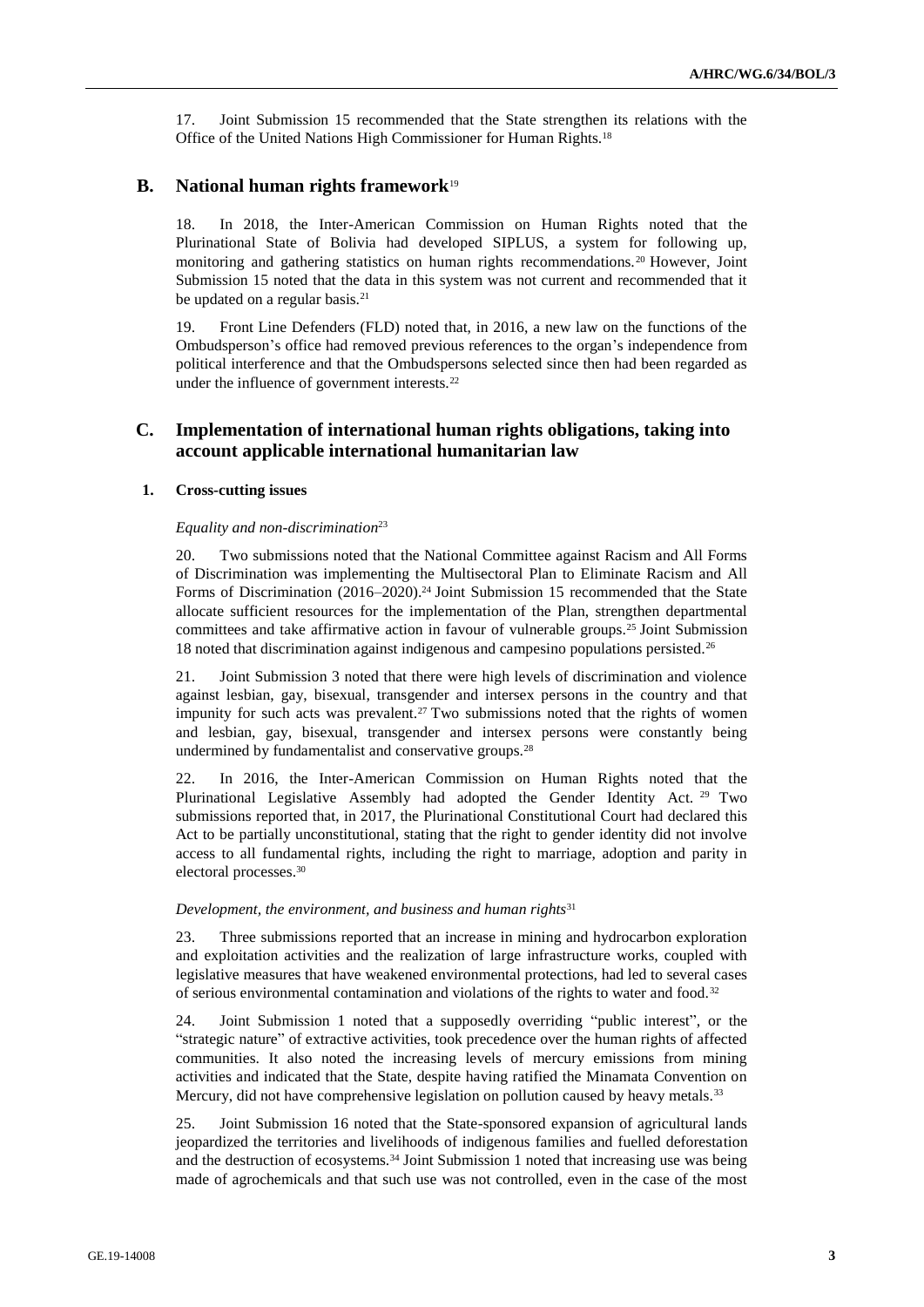toxic chemicals. It also reported that, despite the existing legal prohibition, genetically modified maize was being sold and used.<sup>35</sup>

## **2. Civil and political rights**

#### *Right to life, liberty and security of person*<sup>36</sup>

26. The Institute for Research and Therapy of the Consequences of Torture and State Violence (ITEI) noted that the prohibition of torture contained in the Penal Code lacked important elements required by the Convention against Torture.<sup>37</sup>

27. Several submissions reported cases in which law enforcement bodies had used excessive force and carried out arbitrary detentions in order to quell demonstrations.<sup>38</sup>

28. Two submissions noted that the Service for the Prevention of Torture (SEPRET) had achieved some positive results, but that the fact that it was unable to act independently from the Ministry of Justice severely limited its credibility. They recommended that the State modify Law No. 474 in order to provide SEPRET with the necessary independence in line with international standards.<sup>39</sup>

29. Joint Submission 15 acknowledged that the State had implemented measures to deal with the backlog in the criminal justice system but noted that no steps had been taken to improve inmates' living conditions or reduce the high levels of pretrial detention, which resulted in overcrowding. <sup>40</sup> Joint Submission 6 recommended that the State implement policies to ensure the protection of children living in prisons.<sup>41</sup>

30. ITEI noted that torture and other forms of ill-treatment continued to be used as an instrument for punishment and intimidation against prisoners and that in recent years there had been large-scale punitive actions against prisoners in the prisons of Villa Bush and Palmasola.<sup>42</sup>

31. Joint Submission 14 recommended that the State adopt a law on hate crimes targeting lesbian, gay, bisexual, transgender and intersex persons and that it implement a procedural protocol on such persons' rights for police and justice officials.<sup>43</sup>

#### *Administration of justice, including impunity, and the rule of law*<sup>44</sup>

32. Joint Submission 17 noted that the election, by popular vote, of judges and magistrates to the highest courts of justice, following a shortlisting of candidates by the Legislative Assembly, had been criticized for being vulnerable to political interference. It recommended that the Plurinational State of Bolivia amend the legislation currently in force in order to ensure a truly objective and impartial process.<sup>45</sup>

33. Two submissions recommended that the State ensure the independence of the judiciary, allocate sufficient resources for it to function effectively and terminate the use of interim appointments in the judicial and prosecution career paths. <sup>46</sup> In 2017, the Inter-American Commission on Human Rights indicated that it had received information alleging that 88 judges had been dismissed en masse without explanation or due process.<sup>47</sup>

34. Joint Submission 18 noted that the State had continued to try indigenous persons in ordinary courts when they should have been tried by their own authorities. It recommended repealing the Jurisdiction Demarcation Act (No. 73/10), developing, with the participation of indigenous peoples, new regulations in line with the Constitution and international treaties and establishing mechanisms for coordination between the ordinary courts, agricultural and environmental courts and indigenous courts.<sup>48</sup>

35. Joint Submission 14 noted that, although the judiciary was implementing a protocol for gender-sensitive judging, lesbian, gay, bisexual, transgender and intersex persons continued to suffer discrimination in the justice system and that only one case involving the murder of such a person had reached the sentencing stage.<sup>49</sup>

36. Three submissions noted the establishment, in 2017, of a Truth Commission to investigate serious human rights violations committed under the military governments between 1964 and 1982. They recommended that the State strengthen the Commission to enable it to deliver prompt results and bring perpetrators to justice.<sup>50</sup> ITEI and JS15 also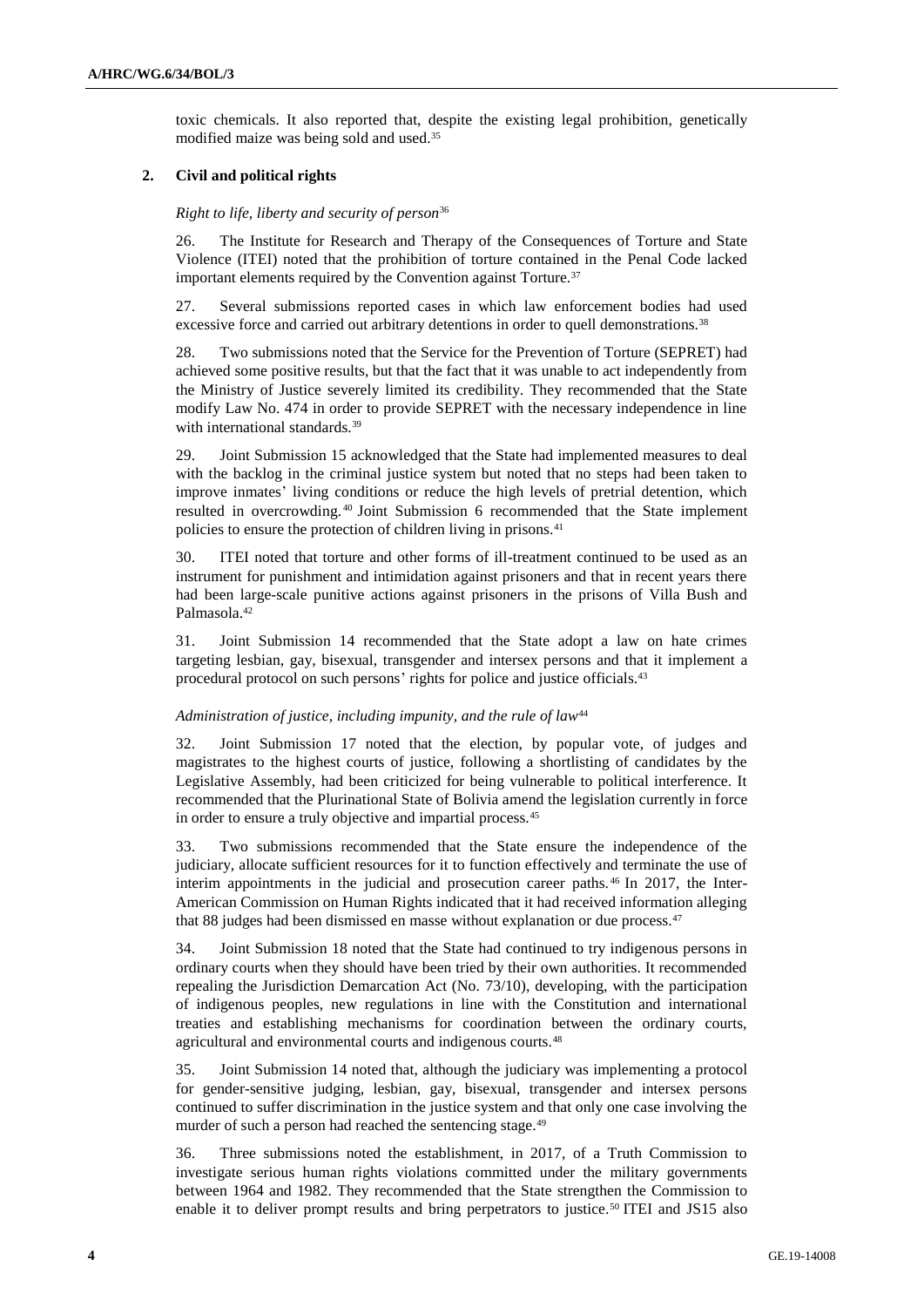recommended that the Truth Commission provide public reports on its work and results, facilitate the participation of victims and their family members; declassify the archives of the Armed Forces; and provide victims with timely and just compensation, including physical and psychological rehabilitation.<sup>51</sup>

## Fundamental freedoms and the right to participate in public and political life<sup>52</sup>

37. Three submissions noted that the Constitution guaranteed the enjoyment of fundamental rights, including the rights of association and freedom of opinion, speech, information and the press, but that, in practice, those rights had been subject to a number of restrictions.<sup>53</sup>

38. Joint Submission 17 noted that Act No. 351 of 2013, which regulated the granting of legal personality to non-governmental organizations operating in more than one department, as well as to churches and religious groups, and the supreme decrees setting out the implementing regulations for this Act (No. 1597 of 2013 and No. 1987 of 2014), allowed discretionary decisions to be made on the granting and revocation of legal personality.<sup>54</sup> Several submissions expressed similar concerns and recommended that the State repeal this legislation and respect international standards on the right to freedom of association.<sup>55</sup>

39. Alliance Defending Freedom International (ADF International) and the European Centre for Law and Justice (ECLJ) noted that registration requirements placed undue burdens on religious groups.<sup>56</sup>

40. Several submissions reported that in recent years' non-governmental organizations and human rights defenders had been victims of attacks and acts of harassment, including public statements from Government's authorities questioning and stigmatizing their work. They recommended that the State guarantee a safe and supportive environment for nongovernmental organizations and human rights defenders; investigate all reported instances of attacks and harassment against them; publicly recognize human rights defenders as legitimate and vital actors in society; and implement a legislative and operational framework for their protection.<sup>57</sup>

41. FLD indicated that judicial harassment was one of the most common forms of retaliation used against human rights defenders, with particular focus on those working on indigenous peoples' rights, environmental rights and government accountability claims.<sup>58</sup> It noted that in 2018 the Plurinational State of Bolivia signed the Regional Agreement on Access to Information, Public Participation and Justice in Environmental Matters in Latin America and the Caribbean, committing itself to promote popular participation and strengthen the protection of environmental rights defenders.<sup>59</sup>

42. The Fundación Latinoamericana por los Derechos Humanos y el Desarrollo Social (Latin American Foundation for Human Rights and Social Development) noted that the Government promotes community radio as a State policy, giving the communication system a plurinational and multilingual identity.<sup>60</sup>

43. Two submissions recommended that the State adopt a law on access to public information.<sup>61</sup>

44. The Association of Journalists of La Paz reported that the Government had suspended the allocation of State advertising to media outlets considered to support the opposition.<sup>62</sup> Joint Submission 8 noted that this measure restricted the freedom of the press, as did the obligation imposed on media outlets to disseminate State notices and campaigns free of charge, resulting in substantial losses, particularly for small and medium-sized outlets.<sup>63</sup>

45. Joint Submission 12 noted that Government officials routinely accused journalists of lying for political purposes. <sup>64</sup> The Association of Journalists of La Paz noted that the Government had attempted to bring journalists before the ordinary courts, disregarding the fact that, pursuant to legislation on information services, journalists should be tried by a press tribunal and not by the ordinary courts.<sup>65</sup>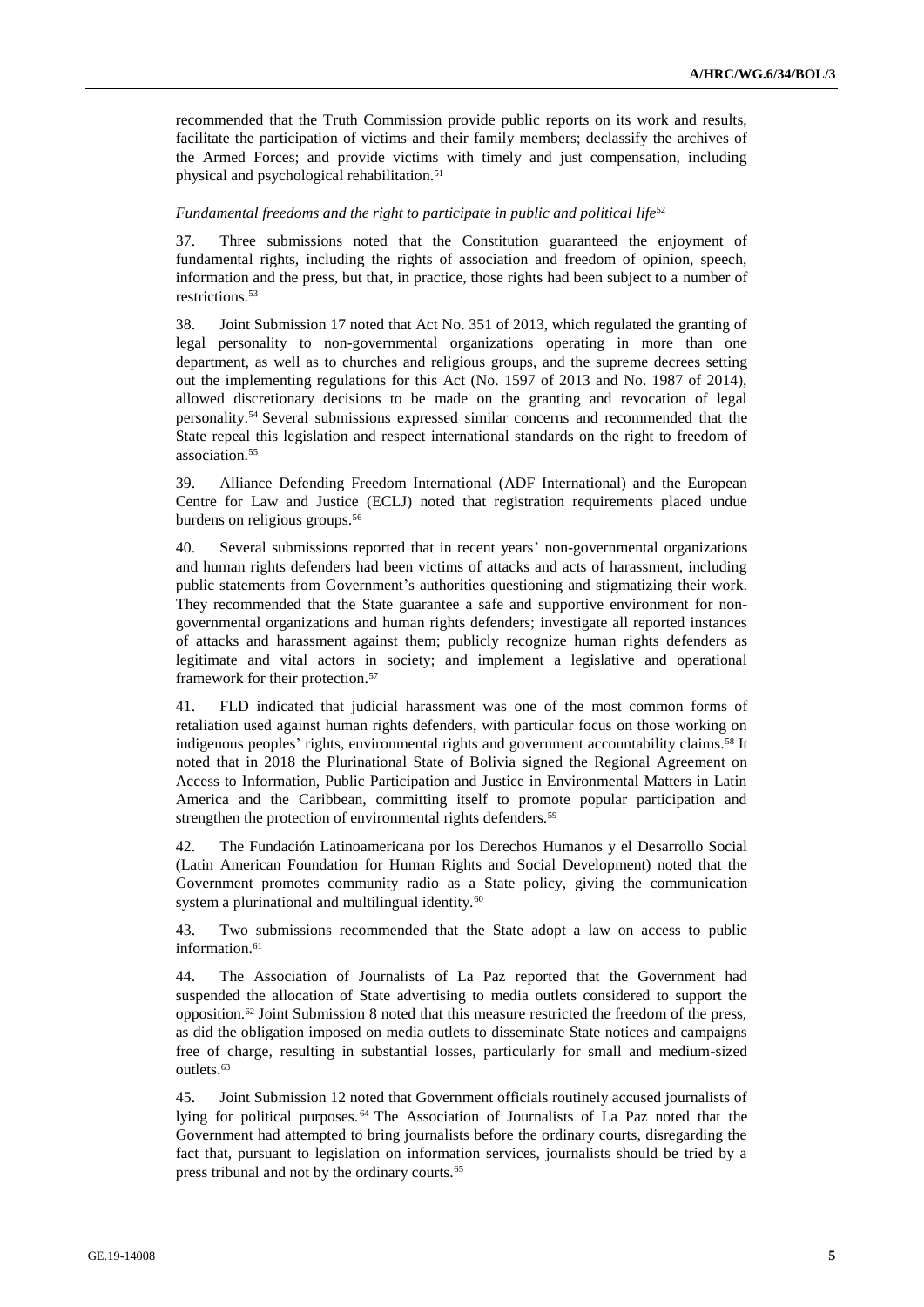46. The Committee to Protect Journalists (CPJ) noted that Bolivia's Penal Code and Press Law contained provisions restricting freedom of speech, including on defamation, calumny and libel. It recommended that Bolivia reform such legislation to ensure that it complied with international standards of freedom of expression.<sup>66</sup>

47. Two submissions recommended eliminating all forms of tracking, monitoring and surveillance of statements made by journalists in digital media, including their communications and activities on social media and blogs.<sup>67</sup>

# *Prohibition of all forms of slavery*<sup>68</sup>

48. Two submissions noted that the Plurinational State of Bolivia had established a regulatory framework and public policies on human trafficking and smuggling. They recommended fully and effectively implementing the Comprehensive Multisectoral Development Plan to Combat Human Trafficking and Smuggling 2016–2020, increasing the participation of civil society in the plurinational and departmental councils on combating human trafficking and smuggling, increasing the budget allocated to prosecuting offenders and supporting victims, strengthening border controls and implementing a statistical information system on human trafficking and smuggling and related offences.<sup>69</sup>

# *Right to privacy and family life*<sup>70</sup>

49. Joint Submission 7 noted that the Constitution guaranteed the right to privacy and provided for legal action for the protection of privacy. However, it noted that the Digital Citizenship Act, adopted in 2018, provided limited protection against the misuse of data and information collected by public or private institutions providing a public service. It recommended that the Plurinational State of Bolivia adopt a law on personal data to ensure data protection and establish a technical and independent supervisory authority.<sup>71</sup>

50. Joint Submission 13 noted that women were almost exclusively responsible for family care and recommended that the State promote the joint responsibility of men.<sup>72</sup>

# **3. Economic, social and cultural rights**

### *Right to work and to just and favourable conditions of work*

51. Joint Submission 15 recommended that the Plurinational State of Bolivia implement a sustainable employment policy, develop productive programmes in rural areas and promote industrial development of renewable natural resources. <sup>73</sup> Joint Submission 13 recommended that the State implement job opportunity programmes aimed at ensuring full and decent employment for women, including rural women.<sup>74</sup>

52. Joint Submission 14 noted that prejudices and stereotypes limited access to decent jobs for lesbian, gay, bisexual, transgender and intersex persons. It drew attention to the fact that, in 2018, the Autonomous Municipal Government of La Paz had adopted Act No. 311 on promoting and respecting the human rights of persons of diverse sexual orientation and gender identity in order to guarantee their rights in various areas, including the labour market, and recommended that the State implement affirmative action policies to increase access to employment for lesbian, gay, bisexual, transgender and intersex persons.<sup>75</sup>

### *Right to social security*

53. Joint Submission 13 noted that women domestic workers could not access social security because regulations for the implementation of the law regulating their occupation (Act No. 2450), enacted 15 years ago, had still not been adopted. The Submission recommended that such regulations be established.<sup>76</sup>

# *Right to an adequate standard of living*<sup>77</sup>

54. Joint Submission 15 noted that, between 2005 and 2017, the Plurinational State of Bolivia had managed to reduce extreme poverty from 36.7 per cent to 17.9 per cent and moderate poverty from 59 per cent to 37 per cent and that 31 per cent of the population had benefited from conditional cash transfers, such as the Juancito Pinto stipend, the Dignity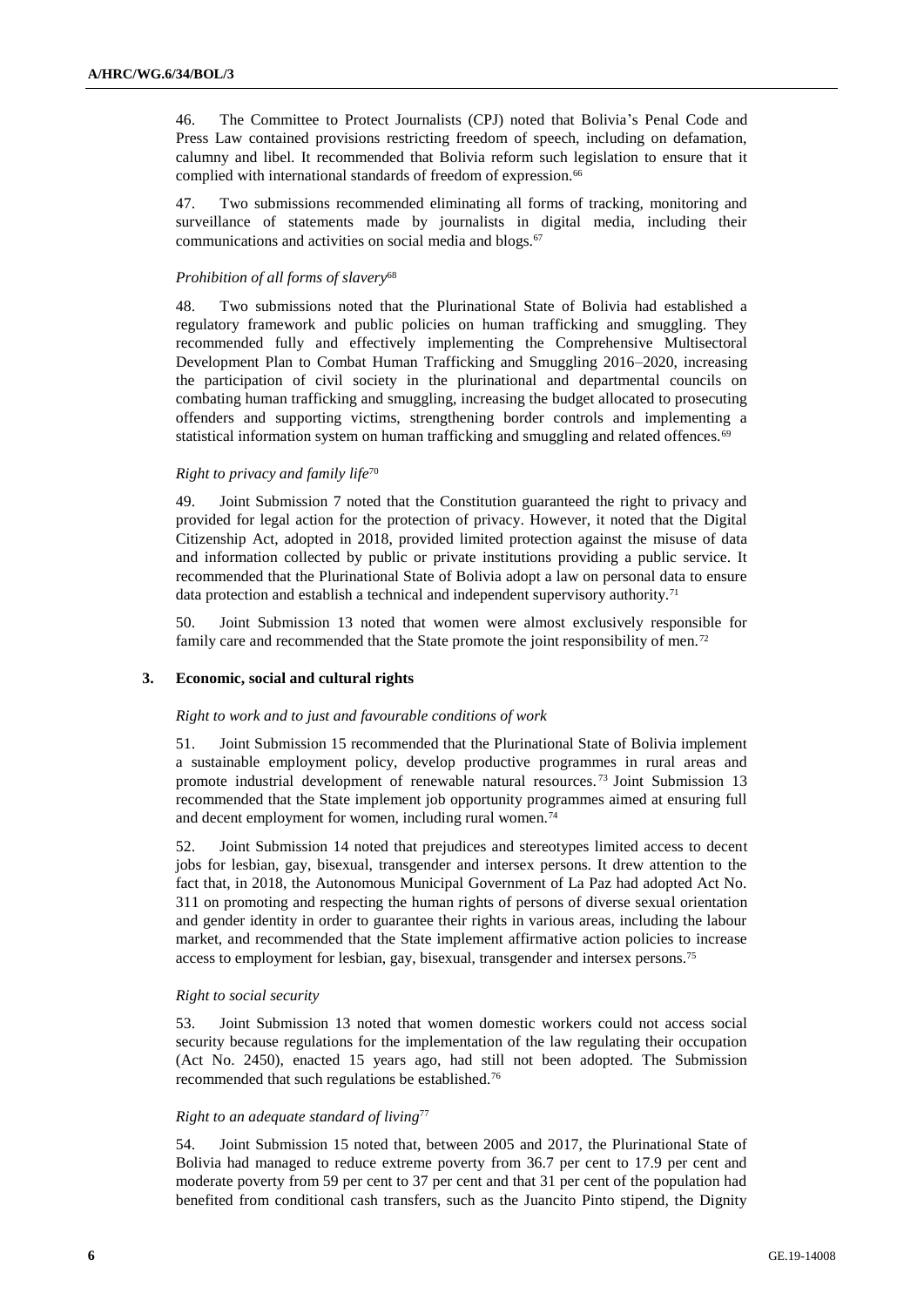Pension and the Juana Azurduy subsidy, in 2016.<sup>78</sup> Joint Submission 13 pointed out that, despite those advances, the gap between men and women persisted, as did the gap between urban and rural areas.<sup>79</sup>

55. FLD noted that indigenous peoples still faced disproportionate rates of poverty.<sup>80</sup> Joint Submission 18 recommended that the State redefine the structure and strategic support lines of the Fund for the Development of Indigenous Peoples and First Nations and Communities to ensure the participation of indigenous organizations in the allocation and oversight of funds.<sup>81</sup>

56. Two submissions welcomed the successful implementation of the Agrarian Insurance, which helped reducing poverty and promoted food sovereignty.<sup>82</sup>

57. Joint Submission 18 noted that the Constitution guaranteed the right to food and to the collective intellectual ownership of the knowledge of indigenous peoples but that the existing regulations encouraged privatization of the seed sector and threatened the collective and ancestral ownership of seeds.<sup>83</sup> Joint Submission 16 stated that the use of agrochemicals and genetically modified seeds was contributing to the disappearance of native seeds.<sup>84</sup>

58. Two submissions noted the increase in public investment to enable access to water in rural areas.<sup>85</sup> Joint Submission 18 noted that water supply projects were not providing water of sufficient quality, or in sufficient quantity, and recommended that such projects should not be used for political ends. It also reported that water sources have been contaminated as a result of extractive and agro-industrial activities and recommended that the State promote, as a national priority, the comprehensive treatment of basins, the provision of drinking water, irrigation and the preservation of natural reserves.<sup>86</sup>

59. Joint Submission 15 noted that, although the State had taken steps to finance social housing, those steps had not been sufficient to reduce housing deficits at the national level and that it had not been possible to put in place a comprehensive national policy on land, housing and habitat.<sup>87</sup>

# *Right to health*<sup>88</sup>

60. CETIM welcomed the decision of the Plurinational State of Bolivia to implement universal health coverage through the Unified Health System, which would provide free care to more than 50 per cent of the population that did not have any type of insurance. It recommended that the State allocate further public funds to the health sector, in particular in the most marginalized regions of the country.<sup>89</sup>

61. Joint Submission 18 noted that the public health system did not include traditional medicine, that medical care was not provided in the language of indigenous peoples or in accordance with their culture, and that a gender perspective was not being applied. It also noted that, in areas affected by mining activity, there were no health services specializing in diseases related to mining.<sup>90</sup>

62. Joint Submission 3 noted that, although the country had a significant, albeit insufficient, legislative basis for the development of public policies in favour of sexual and reproductive rights, that legislation had not been sufficiently implemented. It recommended that the State implement the National Plan for Sexual and Reproductive Health 2016– 2020.<sup>91</sup> Two submissions recommended the adoption of a comprehensive law on sexual and reproductive rights.<sup>92</sup>

63. Joint Submission 13 noted that information on and access to modern contraceptive methods were still lacking, which hindered the prevention of unwanted pregnancies and abortions among adolescents, particularly in rural areas. <sup>93</sup> Several submissions recommended strengthening the implementation of the Plurinational Plan for the Prevention of Pregnancy among Adolescents and Young Persons.<sup>94</sup>

64. Joint Submission 16 noted that the country's maternal mortality rate was one of the highest in the region and that maternal deaths were more prevalent among young women with low levels of education and high fertility rates in poor rural areas.<sup>95</sup> ADF International recommended that the State improve health-care infrastructure, access to emergency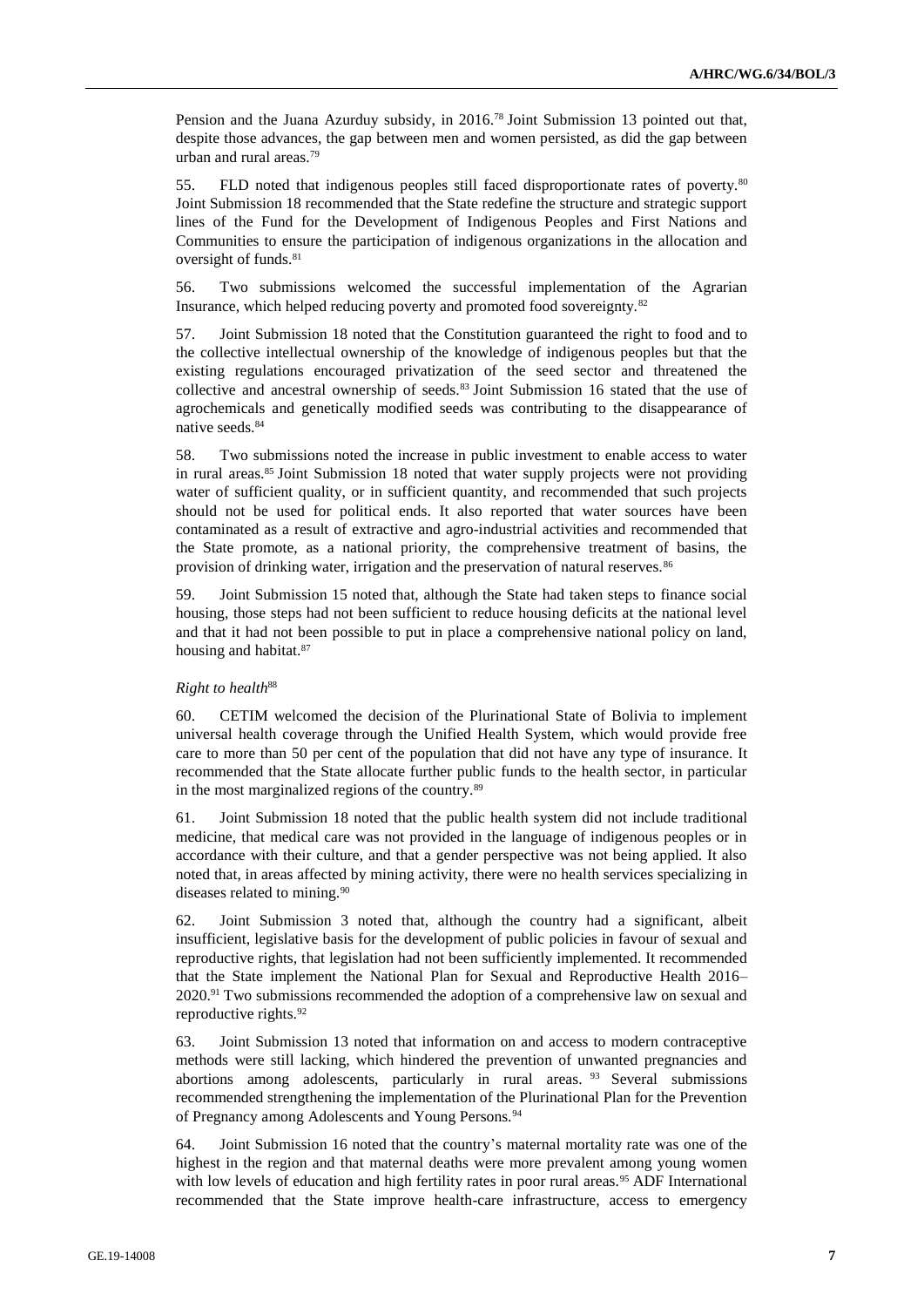obstetric care, midwife training, resources devoted to maternal health and health care access for women from poor and/or rural backgrounds.<sup>96</sup> It also reported on the issue of the right to life in the context of abortion.<sup>97</sup>

65. Amnesty International (AI) noted that abortion was criminalized except when the life or health of the woman or girl was at risk or when the pregnancy was the result of rape or incest.<sup>98</sup> Several submissions recommended that the State reform the criminal code to decriminalize abortion in all circumstances and eliminate all administrative and practical barriers to safe and legal abortion.<sup>99</sup> Two submissions recommended that the State ensure compliance with Constitutional Decision No. 0206/2014, which eliminated the need for judicial authorization in cases of rape and incest.<sup>100</sup>

66. Joint Submission 3 expressed concern about the alliance between religious groups opposed to advances in legislation and public policy on sexual and reproductive rights and politicians who echoed such sentiments. It recommended ensuring the independence of the State from religion, in accordance with the Constitution.<sup>101</sup>

67. Two submissions recommended the development of a protocol for the provision of health care to lesbian, gay, bisexual, transgender and intersex persons.<sup>102</sup>

68. Joint Submission 15 recommended that the State implement care and prevention programmes for persons living with HIV and that it develop awareness-raising programmes to combat discrimination and stigmatization aimed at such persons.<sup>103</sup>

# *Right to education*<sup>104</sup>

69. Joint Submission 15 noted that the Plurinational State of Bolivia ranked second in the region in terms of the allocation of resources to education and that the educational gaps between urban and rural areas had narrowed.<sup>105</sup> Joint Submission 13 recommended that the State assess the impact of public education policies on the quality of education and that it improve the statistical system managed by the Ministry of Education.<sup>106</sup>

70. Two submissions noted that progress had been made in enhancing literacy and school attendance rates among indigenous peoples. <sup>107</sup> Joint Submission 18 noted that region-specific curricula had been drafted for different indigenous peoples and that telecentres had been set up in rural areas. This Submission recommended that the State allocate additional resources in order to fully implement the region-specific curricula, establish sufficient educational institutions in rural areas, include indigenous universities in the national university system and establish mechanisms to enable indigenous sages to teach in educational institutions.<sup>108</sup>

71. Joint Submission 3 recommended including in the educational curriculum a comprehensive, intercultural and secular sex education programme that respects sexual and gender diversity. <sup>109</sup> Two submissions recommended that the State implement the Plurinational Comprehensive Sexuality Plan in the plurinational education system.<sup>110</sup>

72. Joint Submission 12 recommended that the State implement an educational protocol for the prevention of discrimination based on sexual orientation and gender identity.<sup>111</sup> Joint Submission 13 recommended evaluating the implementation of the National Human Rights Education Plan and taking steps to implement it fully.<sup>112</sup>

73. Two submissions noted that, although the policy of inclusion promoted by the State had led to an increase in the school participation of children with disabilities, architectural and cultural barriers remained that made it difficult for them to exercise their right to education.<sup>113</sup>

### **4. Rights of specific persons or groups**

## *Women*<sup>114</sup>

74. Joint Submission 13 stated that the Plurinational State of Bolivia had developed an important regulatory and institutional framework for the protection of women's rights. However, it noted that the Office of the Deputy Minister for Equal Opportunity, within the Ministry of Justice, lacked sufficient human and financial resources to carry out its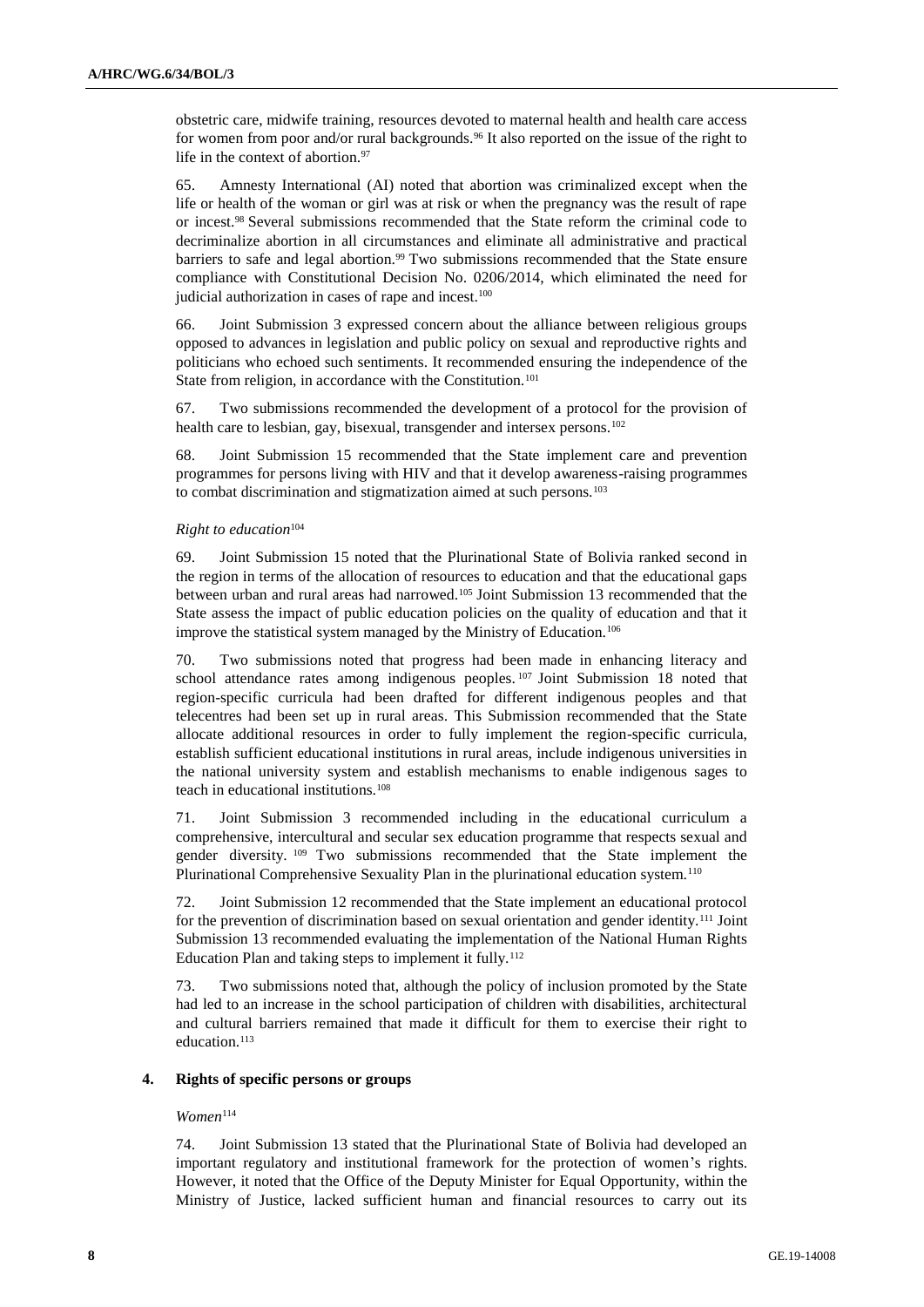functions and implement plans and programmes within its area of competence and that gender mechanisms established at the departmental and municipal levels were hampered by similar restrictions. <sup>115</sup> Joint Submission 18 recommended incorporating an indigenous perspective in policies and programmes on gender equality.<sup>116</sup>

75. Joint Submission 13 noted that several laws established the principle of parity in elections and that significant progress had been made in enhancing women's political participation. However, it noted that most of the actions taken had not focused on combating the structural inequalities that prevented women from participating on an equal footing, especially in political parties and organizations, and recommended that the State adopt measures to modify patriarchal practices in the political sphere.<sup>117</sup>

76. Two submissions noted that, despite the existence of specific legislation aimed at combating harassment and political violence against women, there had been an increase in such cases, most of which remained unpunished. They recommended that the State ensure the full implementation of the Act on the Prevention of Harassment and Political Violence against Women.<sup>118</sup>

77. Three submissions noted that the country had established laws, policies and institutions for the eradication of violence against women. However, they indicated that various problems hindered the effective implementation of these instruments. <sup>119</sup> Joint Submission 10 recommended that the State raise awareness at the local level of Comprehensive Act No. 348 of 2013 on guaranteeing a life free of violence for women and that it step up efforts to prevent gender-based violence, especially in rural areas, increase resources for victim assistance, ensure that conciliation is not used in cases of violence against women, and set up shelters in municipalities and areas administered by departmental governments.<sup>120</sup> Joint Submission 13 recommended that the State implement a single registry of victims of violence and that it assess the implementation of Act No. 348 on indigenous and Afro-Bolivian communities.<sup>121</sup>

78. In 2017, the Inter-American Commission on Human Rights considered it necessary for the State to amend the Criminal Code to make lack of consent the central element in the offence of rape and to eliminate the requirement for intimidation or physical or psychological violence. It also recommended that the rules on statutory rape be brought into line with international standards in this area.<sup>122</sup> Joint Submission 9 (JS9) noted that women and girls' victims of sexual violence often faced significant obstacles to achieving justice, including re-victimization and delay in prosecution.<sup>123</sup>

79. Joint Submission 7 recommended that the State strengthen the legislative and policy framework for preventing violence against women in digital media and that it train judges, prosecutors and police to deal with such cases.<sup>124</sup>

### *Children*<sup>125</sup>

80. Two submissions noted that, in 2017, the Plurinational State of Bolivia had adopted the Plurinational Plan for Children and Adolescents 2016–2021; however, no information on the implementation of the Plan, or the results achieved, had been made available.<sup>126</sup> Joint Submission 10 pointed out that the departmental and municipal plans for children, which are to serve as the operational framework for the implementation of plans and projects, have not yet been adopted.<sup>127</sup>

81. Joint Submission 6 recommended that the State ensure compliance with Plurinational Constitutional Judgment No. 0025/2017, which declared unconstitutional the granting of special authorization for the employment of children under 14 years of age. It also recommended that the State implement public policies to eradicate child labour and meet the goals set out in the regional initiative Latin America and the Caribbean Free of Child Labour.<sup>128</sup>

82. Two submissions noted that, despite the existence of regulations and protocols for the prevention of violence against children and adolescents, rates of such violence remained high. They recommended that the State implement a national intersectoral policy for preventing and combating this type of violence and that it strengthen investigations into such violence and improve the comprehensive support services available to victims.<sup>129</sup>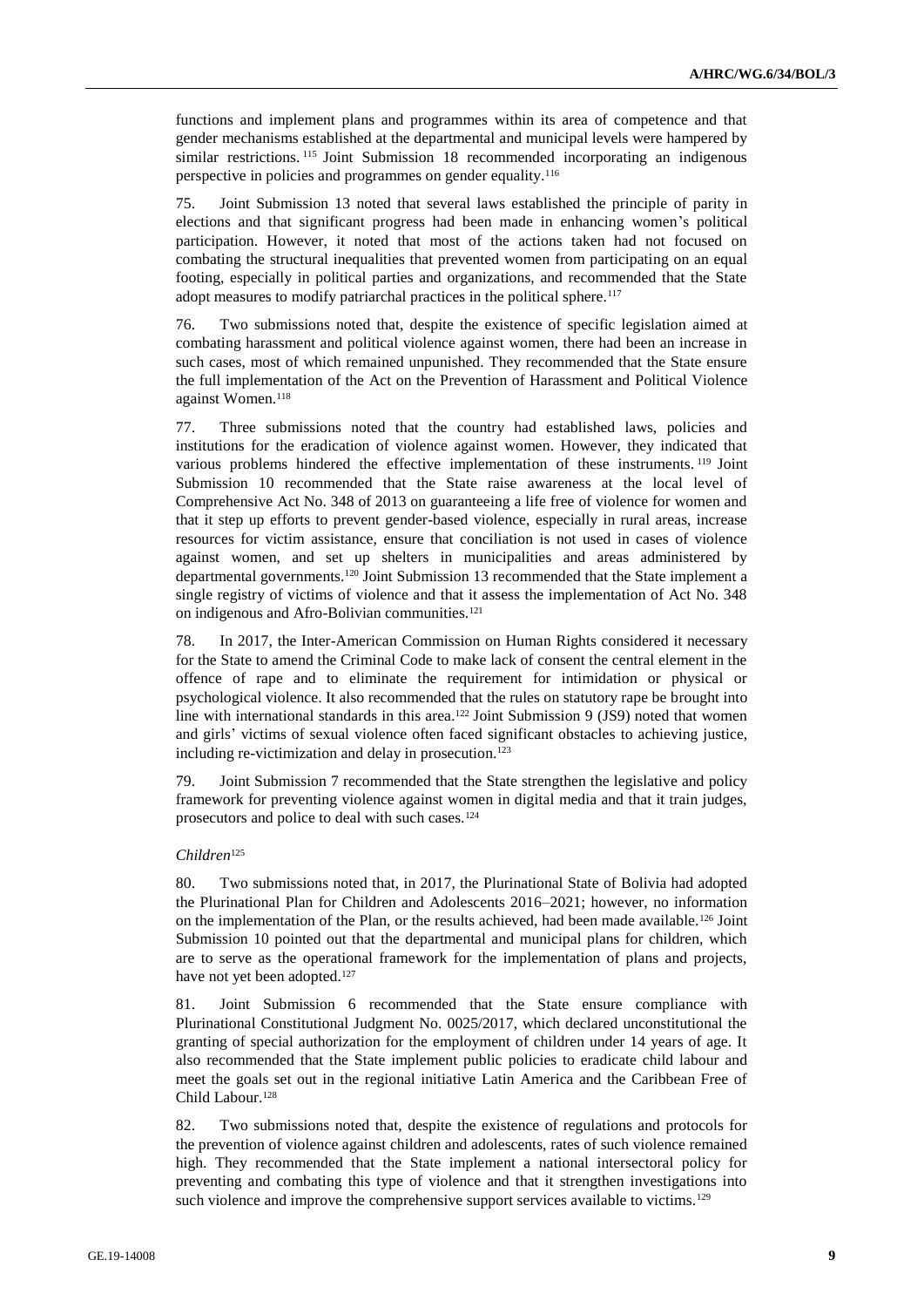83. Joint Submission 6 noted that forced early marriages and unions of girls and adolescents were a particularly serious problem in the country, particularly in rural areas.<sup>130</sup>

#### *Minorities and indigenous peoples*<sup>131</sup>

84. Joint Submission 18 noted that, although the Constitution and the Framework Act on Autonomous Entities (No. 031/10) provided for access to self-government for indigenous peoples, it was difficult to exercise such government in practice for a number of reasons, including the lack of resources and the existence of State rules and regulations that hindered the exercise of autonomy.<sup>132</sup>

85. A number of submissions noted that, despite the constitutional recognition of the right to consultation, a series of rules relating to the extraction and exploitation of natural resources and the realization of infrastructure works (roads and dams) had introduced procedural exceptions or restrictions that violated this right. These submissions recommended that the Plurinational State of Bolivia repeal this legislation, that it bring the legal framework for the mining and hydrocarbon sectors into line with the International Labour Organization Indigenous and Tribal Peoples Convention, 1989 (No. 169) and that it establish comprehensive reparation measures for indigenous communities affected by breaches of the right to consultation.<sup>133</sup> Joint Submission 16 also recommended that the State develop adequate mechanisms to ensure the full participation of indigenous women in consultation processes.<sup>134</sup>

86. Three submissions noted that Law 969 of 2017, which allowed the construction of a road across the Isiboro Secure National Park and Indigenous Territory (TIPNIS), a previously protected area and home to approximately 14,000 people, mainly indigenous people, generated concerns about lack of consultation, environmental damages and possible development of other infrastructure and extractive projects in the area. They recommended that the State repeal Law 969 and guarantee the right to free, prior and informed consent of the affected indigenous peoples.<sup>135</sup>

87. Three communications pointed out that the Constitution protected indigenous peoples in voluntary isolation and uncontacted peoples. However, they noted that regulations to implement Act No. 450 on the protection of highly vulnerable indigenous nations and peoples had not been adopted, that the Act did not provide for the inviolability of the territories occupied by these peoples and that the General Directorate for the Protection of Indigenous Nations and Peoples, provided for by law, had not been established.<sup>136</sup>

88. Joint Submission 15 recommended generating disaggregated statistical data to ensure appropriate decision-making within the framework of the International Decade for People of African Descent and incorporating an ethnic/racial perspective into the Comprehensive State Planning System.<sup>137</sup>

# *Migrants, refugees, asylum seekers and internally displaced persons*<sup>138</sup>

89. Joint Submission 15 noted that, since 2016, Bolivia had implemented several plans to regularize the residence status of foreign nationals but that discrimination and xenophobia persisted in the country. It recommended that the State promote the integration of migrants into society and strengthen the measures taken by the Committee to Combat Discrimination with regard to the migrant population.<sup>139</sup>

### *Notes*

<sup>1</sup> The stakeholders listed below have contributed information for this summary; the full texts of all original submissions are available at: [www.ohchr.org.](http://www.ohchr.org/) (One asterisk denotes a national human rights institution with "A" status). *Civil society*

| Civil society<br>Individual submissions: |                                                         |
|------------------------------------------|---------------------------------------------------------|
| ADF International                        | Alliance Defending Freedom International (Switzerland); |
| ΑI                                       | Amnesty International, London (United Kingdom);         |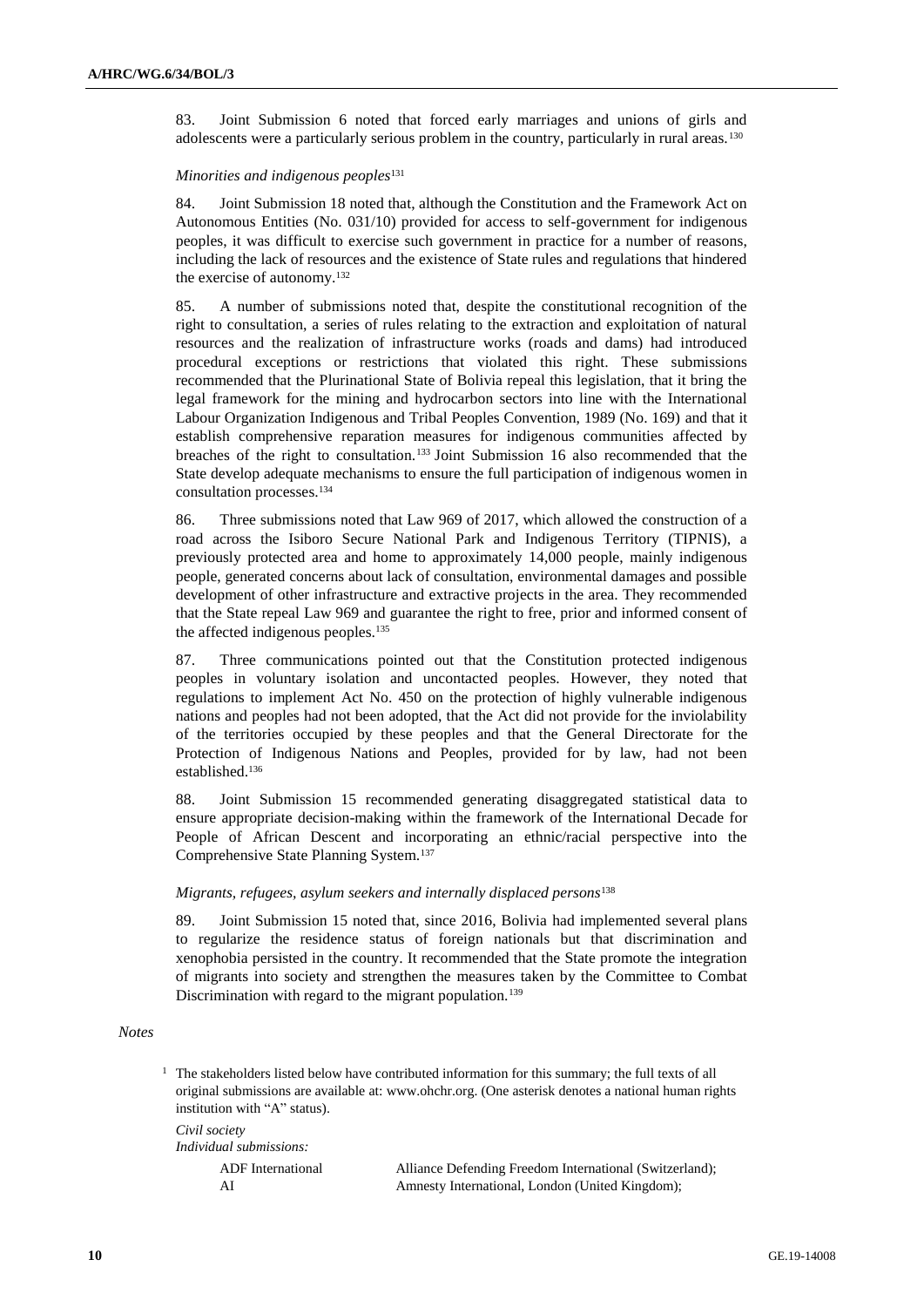| <b>APLP</b>               | Asociación de Periodistas de La Paz (Plurinational State of  |
|---------------------------|--------------------------------------------------------------|
|                           | Bolivia);                                                    |
| <b>CETIM</b>              | Centre Europe – Tiers Monde (Switzerland);                   |
| <b>CPJ</b>                | Committee to Protect Journalists (United States of America); |
| <b>ECLJ</b>               | The European Centre for Law and Justice (France);            |
| FLD.                      | Front Line Defenders – The International Foundation for the  |
|                           | Protection of Human Rights Defenders (Ireland);              |
| <b>FUNDALATIN</b>         | Fundación Latinoamericana por los Derechos Humanos y el      |
|                           | Desarrollo Social (Bolivarian Republic of Venezuela);        |
| <b>ICAN</b>               | International Campaign to Abolish Nuclear Weapons            |
|                           | (Switzerland);                                               |
| <b>ITEI</b>               | Institute for Research and Therapy of the Consequences of    |
|                           | Torture and State violence (Plurinational State of Bolivia); |
| Red LBBol                 | Red de Mujeres Lesbianas y Bisexuales de Bolivia             |
|                           | (Plurinational State of Bolivia).                            |
| <i>loint submissions:</i> |                                                              |

JS1 **Joint submission 1 submitted by**: Apoyo para el Campesino e Indígena del Oriente Boliviano – APCOB (Plurinational State of Bolivia); Asamblea Permanente de Derechos Humanos de Bolivia – APDHB (Plurinational State of Bolivia); Asamblea Permanente de Derechos Humanos de La Paz – APDH-LP (Plurinational State of Bolivia); Capitanía Comunal Takovo Mora – CTM (Plurinational State of Bolivia); Caritas Pastoral Social Tarija (Plurinational State of Bolivia); Centro de Comunicación y Desarrollo Andino – CENDA (Plurinational State of Bolivia); Centro de Documentación e Información Bolivia – CEDIB (Plurinational State of Bolivia); Centro de Ecología y Pueblos Andinos – CEPA (Plurinational State of Bolivia); Centros de Estudios y Apoyo al Desarrollo Local – CEADL (Plurinational State of Bolivia); Centro de Investigación y Promoción del Campesinado – CIPCA (Plurinational State of Bolivia); Comunidad Caigua área de influencia directa del Parque Nacional Aguaragüe (Plurinational State of Bolivia); Coordinadora Andina de Organizaciones Indígenas – CAOI (Plurinational State of Bolivia); Coordinadora Nacional de Defensa de Territorios Indígenas Originarios Campesinos y Áreas Protegidas – CONTIOCAP (Plurinational State of Bolivia); Coordinadora para la Defensa de la Amazonia – CODA (Plurinational State of Bolivia); Coordinadora en defensa de la autodeterminación de los pueblos y el medio ambiente – CODAPMA (Plurinational State of Bolivia); Colectivo Árbol Santa Cruz (Plurinational State of Bolivia); Colectivo de Coordinación de Acciones Socio Ambientales – Colectivo Casa (Plurinational State of Bolivia); Colectivo Consumidoras Conscientes (Plurinational State of Bolivia); Colectivo No a la Tala de Árboles en Cochabamba (Plurinational State of Bolivia); Colectivo Salvaginas (Plurinational State of Bolivia); Colectivo Wasi Pacha (Plurinational State of Bolivia); Comité de Defensa Valle de Tucabaca – CDVT (Plurinational State of Bolivia); Comité de Gestión Reserva Vida Silvestre Tucabaca – CGAP/UCPNT (Plurinational State of Bolivia); Consejo Continental Guaraní (Paraguay); Ecotambo – Tejiendo Transiciones – ECOTAMBO (Plurinational State of Bolivia); El Q'epi del Trueque Bolivia (Plurinational State of Bolivia); Escuela de Lideres Ambientales – ELA (Plurinational State of Bolivia); Fundación Jubileo (Plurinational State of Bolivia); Grupo de Trabajo Cambio Climático y Justicia – GTCC-J (Plurinational State of Bolivia); Promoción Integral de la Mujer y la Infancia – INFANTE (Plurinational State of Bolivia); Jacha Marka Tapacari Condor Apacheta (Plurinational State of Bolivia); Asociación de Creadores y Autores del Audiovisual y Cine de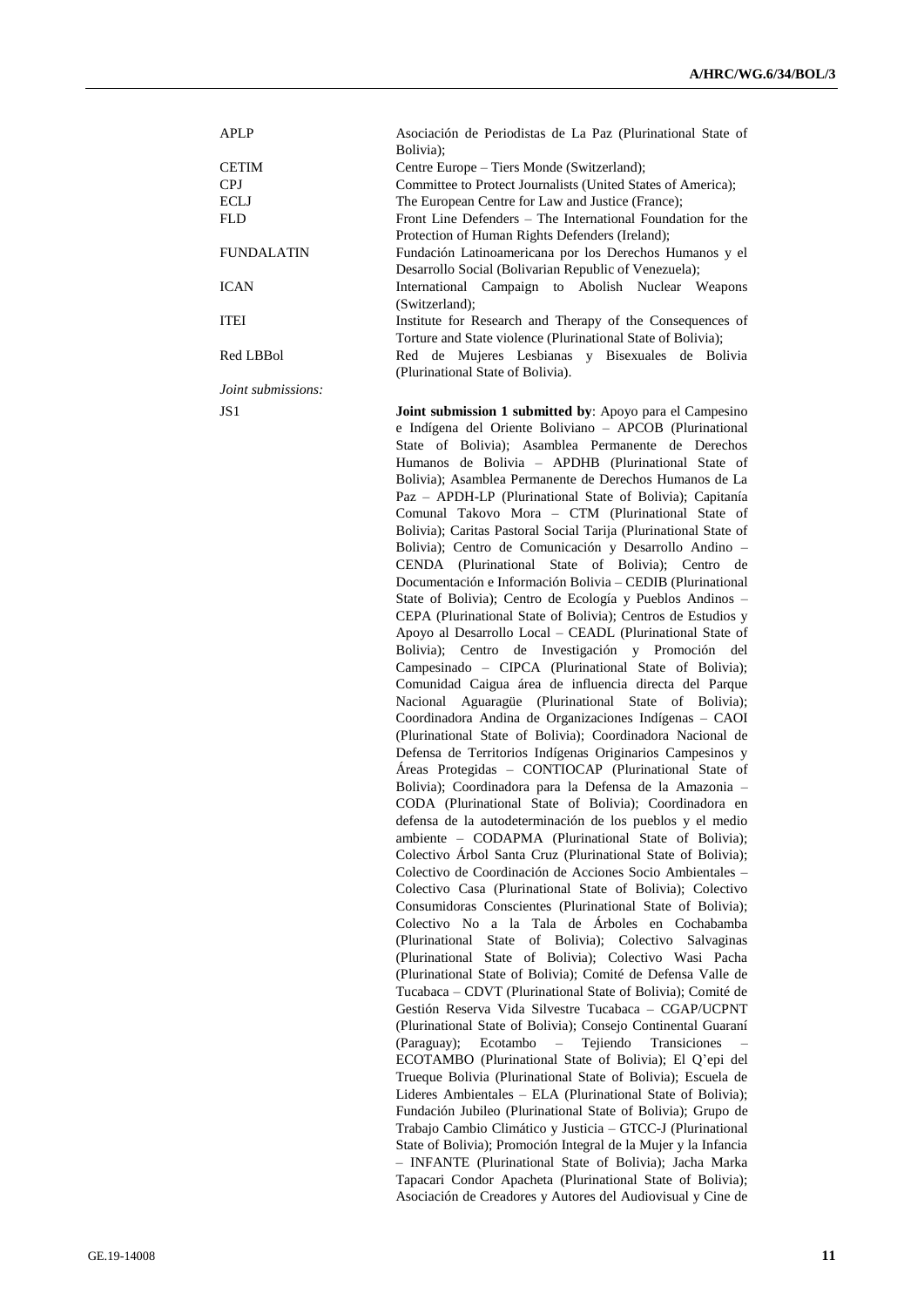Cochabamba – LA RED (Plurinational State of Bolivia); Mancomunidad de Comunidades indígenas de ríos Beni, Tuichi y Quiquibey – MANRIBEQ (Plurinational State of Bolivia); Plataforma Bolivia Libre de Transgénicos – BLT (Plurinational State of Bolivia); Plataforma por el Medio Ambiente y la Vida (Plurinational State of Bolivia); Productividad Biosfera Medioambiente – PROBIOMA (Plurinational State of Bolivia); Red Eclesial Panamazónica – Mojos (Plurinational State of Bolivia); Red Nacional de Mujeres en Defensa de la Madre Tierra – RENAMAT (Plurinational State of Bolivia); Sociedad de Arqueología de La Paz – SALP (Plurinational State of Bolivia); Somos Sur (Plurinational State of Bolivia); Sub Central Tariquía (Plurinational State of Bolivia); Sub Central Cabildos Indigenales región Isiboro-Secure TIPNIS (Plurinational State of Bolivia); Reacción Climática (Plurinational State of Bolivia); Taller de Iniciativas de Estudios Rurales y Agrarios – TIERRA (Plurinational State of Bolivia); Veeduría Ciudadana de Derechos Humanos – VCDDHH (Plurinational State of Bolivia); Warmis en Resistencia – Espacio de Mujeres (Plurinational State of Bolivia); Nación Qhara Qhara (Plurinational State of Bolivia); Ayllu Fundo Rustico Acre Antequera (Plurinational State of Bolivia); Consorcio TICCA Bolivia (Plurinational State of Bolivia); Red Eclesial de la Amazonia Boliviana – REPAM Bolivia (Plurinational State of Bolivia);

JS2 **Joint submission 2 submitted by**: Grupo de Trabajo Cambio Climático y Justicia – GTCC-J (Plurinational State of Bolivia); Promoción Integral de la Mujer y la Infancia – INFANTE (Plurinational State of Bolivia); Jacha Marka Tapacari Condor Apacheta (Plurinational State of Bolivia); Asociación de Creadores y Autores del Audiovisual y Cine de Cochabamba – LA RED (Plurinational State of Bolivia); Mancomunidad de Comunidades indígenas de ríos Beni, Tuichi y Quiquibey – MANRIBEQ (Plurinational State of Bolivia); Nación Qhara Qhara (Plurinational State of Bolivia); Plataforma Bolivia Libre de Transgénicos – BLT (Plurinational State of Bolivia); Plataforma por el Medio Ambiente y la Vida (Plurinational State of Bolivia); Productividad Biosfera Medioambiente – PROBIOMA (Plurinational State of Bolivia); Red Eclesial Panamazónica – Mojos (Plurinational State of Bolivia); Red Nacional de Mujeres en Defensa de la Madre Tierra – RENAMAT (Plurinational State of Bolivia); Sociedad de Arqueología de La Paz – SALP (Plurinational State of Bolivia); Somos Sur (Plurinational State of Bolivia); Sub Central Tariquía (Plurinational State of Bolivia); Sub Central Cabildos Indigenales región Isiboro-Secure TIPNIS (Plurinational State of Bolivia); Reacción Climática (Plurinational State of Bolivia); Red Eclesial de la Amazonia Boliviana – REPAM Bolivia (Plurinational State of Bolivia); Taller de Iniciativas de Estudios Rurales y Agrarios – TIERRA (Plurinational State of Bolivia); Veeduría Ciudadana de Derechos Humanos – VCDDHH (Plurinational State of Bolivia); Warmis en Resistencia – Espacio de Mujeres (Plurinational State of Bolivia);

JS3 **Joint submission 3 submitted by**: Consorcio Boliviano de Juventudes (Plurinational State of Bolivia); Colectivo Rebeldía (Plurinational State of Bolivia); Asociación Civil de Desarrollo Social y Promoción Cultural Libertad – Adesproc "Libertad" (Plurinational State of Bolivia); Metamorfosis (Plurinational State of Bolivia); Red Trebol (Plurinational State of Bolivia); Equidad LGBT (Plurinational State of Bolivia); Igualdad LGBT (Plurinational State of Bolivia);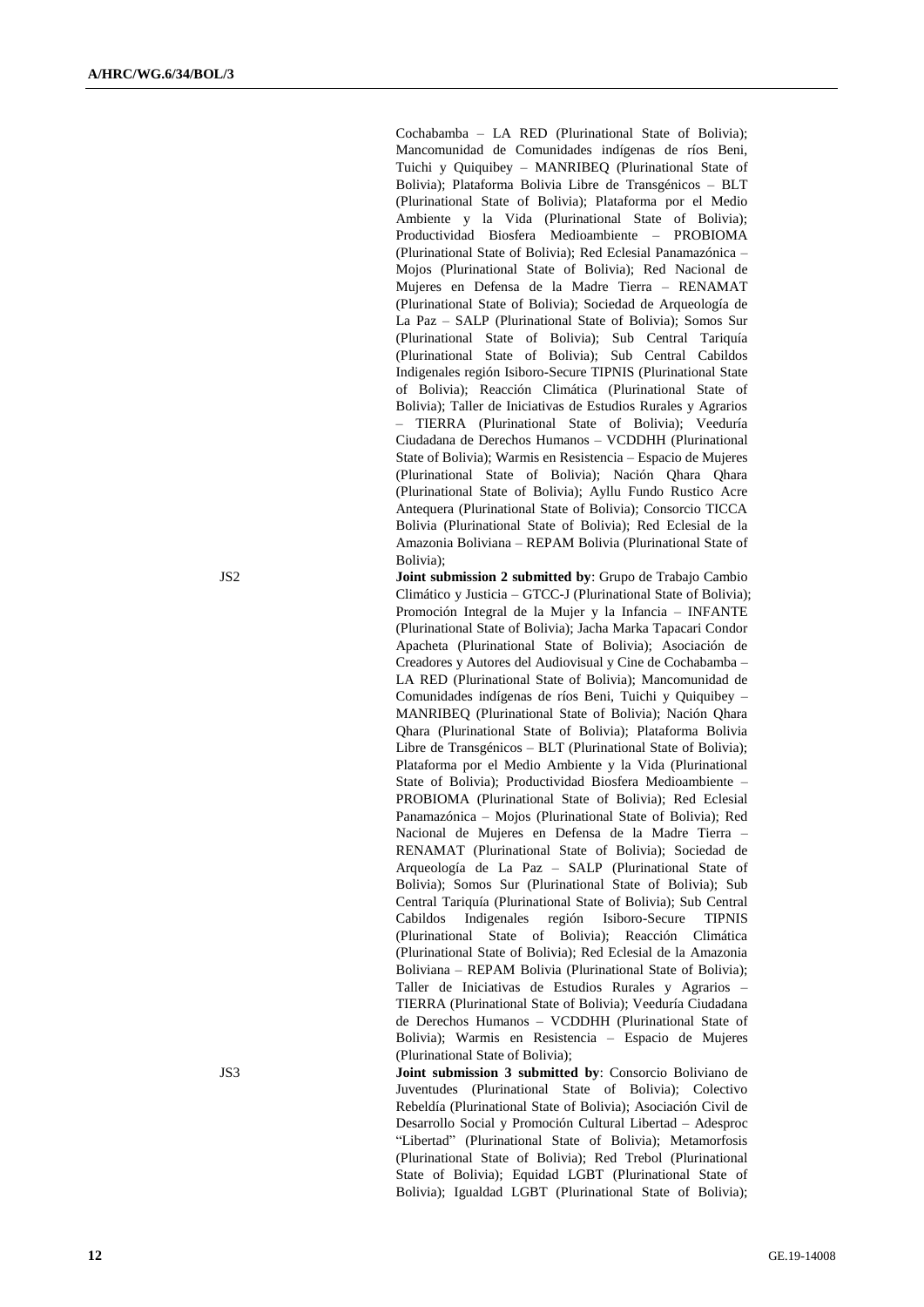IGUAL (Plurinational State of Bolivia); Fundación Baker (Plurinational State of Bolivia); Red LBBol (Plurinational State of Bolivia); Fundación Diversencia (Plurinational State of Bolivia); Pica-Nicobis (Plurinational State of Bolivia); Centro Cultural San Isidro (Plurinational State of Bolivia); Campaña 28 de Septiembre Bolivia (Plurinational State of Bolivia); Católicas por el derecho a decidir (Plurinational State of Bolivia); Wiñay (Plurinational State of Bolivia); Plataforma de Lucha Contra la Violencia Hacia Las Mujeres (Plurinational State of Bolivia); Sexual Rights Initiative (Switzerland);

JS4 **Joint submission 4 submitted by**: Coordinadora para la Defensa de la Amazonia – CODA (Plurinational State of Bolivia); Coordinadora en defensa de la autodeterminación de los pueblos y el medio ambiente – CODAPMA (Plurinational State of Bolivia); Colectivo Árbol Santa Cruz (Plurinational State of Bolivia); Colectivo de Coordinación de Acciones Socio Ambientales – Colectivo Casa (Plurinational State of Bolivia); Colectivo Consumidoras Conscientes (Plurinational State of Bolivia); Colectivo No a la Tala de Árboles en Cochabamba (Plurinational State of Bolivia); Colectivo Salvaginas (Plurinational State of Bolivia); Colectivo Wasi Pacha (Plurinational State of Bolivia); Comité de Defensa Valle de Tucabaca – CDVT (Plurinational State of Bolivia); Comité de Gestión Reserva Vida Silvestre Tucabaca – CGAP/UCPNT (Plurinational State of Bolivia); Consejo Continental Guaraní (Paraguay); Ecotambo – Tejiendo Transiciones – ECOTAMBO (Plurinational State of Bolivia); El Q'epi del Trueque Bolivia (Plurinational State of Bolivia); Escuela de Lideres Ambientales – ELA (Plurinational State of Bolivia); Fundación Jubileo (Plurinational State of Bolivia);

JS5 **Joint submission 5 submitted by**: Apoyo para el Campesino e Indígena del Oriente Boliviano – APCOB (Plurinational State of Bolivia); Ayllu Fundo Rustico Acre Antequera (Plurinational State of Bolivia); Asamblea Permanente de Derechos Humanos de Bolivia – APDHB (Plurinational State of Bolivia); Asamblea Permanente de Derechos Humanos de La Paz – APDH-LP (Plurinational State of Bolivia); Capitanía Comunal Takovo Mora – CTM (Plurinational State of Bolivia); Caritas Pastoral Social Tarija (Plurinational State of Bolivia); Centro de Comunicación y Desarrollo Andino – CENDA (Plurinational State of Bolivia); Centro de Documentación e Información Bolivia – CEDIB (Plurinational State of Bolivia); Centro de Ecología y Pueblos Andinos – CEPA (Plurinational State of Bolivia); Centros de Estudios y Apoyo al Desarrollo Local – CEADL (Plurinational State of Bolivia); Centro de Investigación y Promoción del Campesinado – CIPCA (Plurinational State of Bolivia); Comunidad Caigua área de influencia directa del Parque Nacional Aguaragüe (Plurinational State of Bolivia); ); Consorcio TICCA Bolivia (Plurinational State of Bolivia); Coordinadora Andina de Organizaciones Indígenas – CAOI (Plurinational State of Bolivia); Coordinadora Nacional de Defensa de Territorios Indígenas Originarios Campesinos y Áreas Protegidas – CONTIOCAP (Plurinational State of Bolivia);

JS6 **Joint submission 6 submitted by**: Asociación Cruceña De Ayuda Al Impedido – ACAI (Plurinational State of Bolivia); Aldeas Infantiles SOS (Plurinational State of Bolivia); ALIC Escuela de lideresas (Plurinational State of Bolivia); Amici di Bambini (Plurinational State of Bolivia); Asamblea del Pueblo Guaraní – APG (Plurinational State of Bolivia), Asociación Colmena Juvenil (Plurinational State of Bolivia); Asociación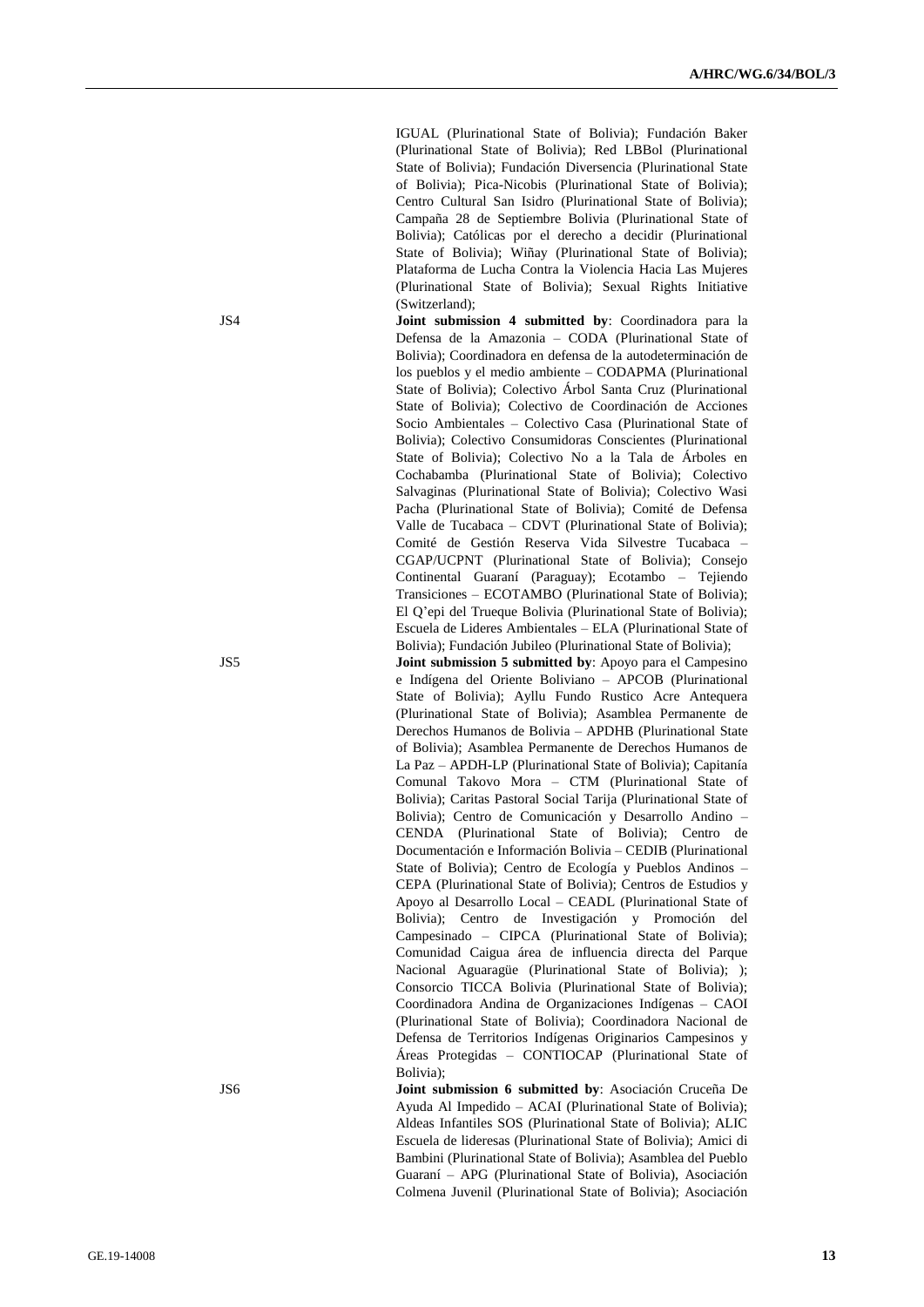PSINERGIA (Plurinational State of Bolivia); Asociación de Organizaciones no Gubernamentales que Trabajan en Salud – ASONGS (Plurinational State of Bolivia); Brigada Estudiantil – Beni (Plurinational State of Bolivia); Centro Alternativo de Desarrollo Integral Inti Watana – CADI Intiwatana (Plurinational State of Bolivia); Pastoral Social Caritas Potosí (Plurinational State of Bolivia);

Niños Actores de la Transformación de la Sociedad – CATS (Plurinational State of Bolivia); Centro Boliviano de Investigación y Acción Educativas – CEBIAE (Plurinational State of Bolivia); Centro de Investigación para el Desarrollo Socioeconómico – CEINDES (Plurinational State of Bolivia); Centro Fortaleza (Plurinational State of Bolivia); Centro de Investigación, Educación y Servicios – CIES Cochabamba (Plurinational State of Bolivia); Centro de Investigación, Educación y Servicios – CIES El Alto (Plurinational State of Bolivia); Centro de Investigación, Educación y Servicios – CIES Santa Cruz (Plurinational State of Bolivia); Centro de Investigación, Educación y Servicios – CIES Chuquisaca (Plurinational State of Bolivia); Coalición Boliviana por los derechos de Niños, Niñas y Adolescentes (Plurinational State of Bolivia); Colectivo de eso si se habla (Plurinational State of Bolivia); Coalición Boliviana por los derechos de Niños, Niñas y Adolescentes (Plurinational State of Bolivia); Colectivo de eso si se habla (Plurinational State of Bolivia); Fundación comunidad de productores en arte – COMPA (Plurinational State of Bolivia);

Comunidad de Derechos Humanos (Plurinational State of Bolivia); Consorcio Boliviano de Juventudes – CONBOJUV (Plurinational State of Bolivia); Consejo Consultivo Juvenil – Beni (Plurinational State of Bolivia); Defensa de niños y niñas Internacional DNI-Bolivia (Plurinational State of Bolivia); Divertad (Plurinational State of Bolivia);Centro de Educación y Comunicación Jóvenes Bolivia – ECO JOVENES – REDLAMYC (Plurinational State of Bolivia); EDUCO (Plurinational State of Bolivia); Federación Departamental de Juntas Vecinales – FEDJUVE (Plurinational State of Bolivia); Fundación Alalay (Plurinational State of Bolivia); Fundación La Paz para el Desarrollo y la Participación – FUDEP (Plurinational State of Bolivia); GOTIC Betanzos (Plurinational State of Bolivia); Iniciativa Maya Paya Kimsa (Plurinational State of Bolivia); Jóvenes Emprendedores Buscando un Mejor Futuro – JEBUF (Plurinational State of Bolivia); Juntas y Juntos (Plurinational State of Bolivia); Misión ADULAM (Plurinational State of Bolivia); Observatorio Infanto Juvenil – Santa Cruz (Plurinational State of Bolivia); ONG Realidades (Plurinational State of Bolivia); Organización GENTE (Plurinational State of Bolivia); Instituto Paz y Esperanza (Plurinational State of Bolivia); Plan International Bolivia (Plurinational State of Bolivia); Observatorio de Derechos (Plurinational State of Bolivia); Red de adolescentes y jóvenes por los DSDR "Armonía y Saberes" – El Torno (Plurinational State of Bolivia); Red de adolescentes y jóvenes por los DSDR "Armonía y Saberes" – Padcaya (Plurinational State of Bolivia); Red de adolescentes y jóvenes por los DSDR "Armonía y Saberes" – Achacachi (Plurinational State of Bolivia); Red de adolescentes y jóvenes por los DSDR "Armonía y Saberes" – Calamarca (Plurinational State of Bolivia); Red de adolescentes y jóvenes por los DSDR "Armonía y Saberes" – Patacamaya (Plurinational State of Bolivia); Red de adolescentes y jóvenes por los DSDR "Armonía y Saberes" – Pucarani (Plurinational State of Bolivia); Red de adolescentes y jóvenes por los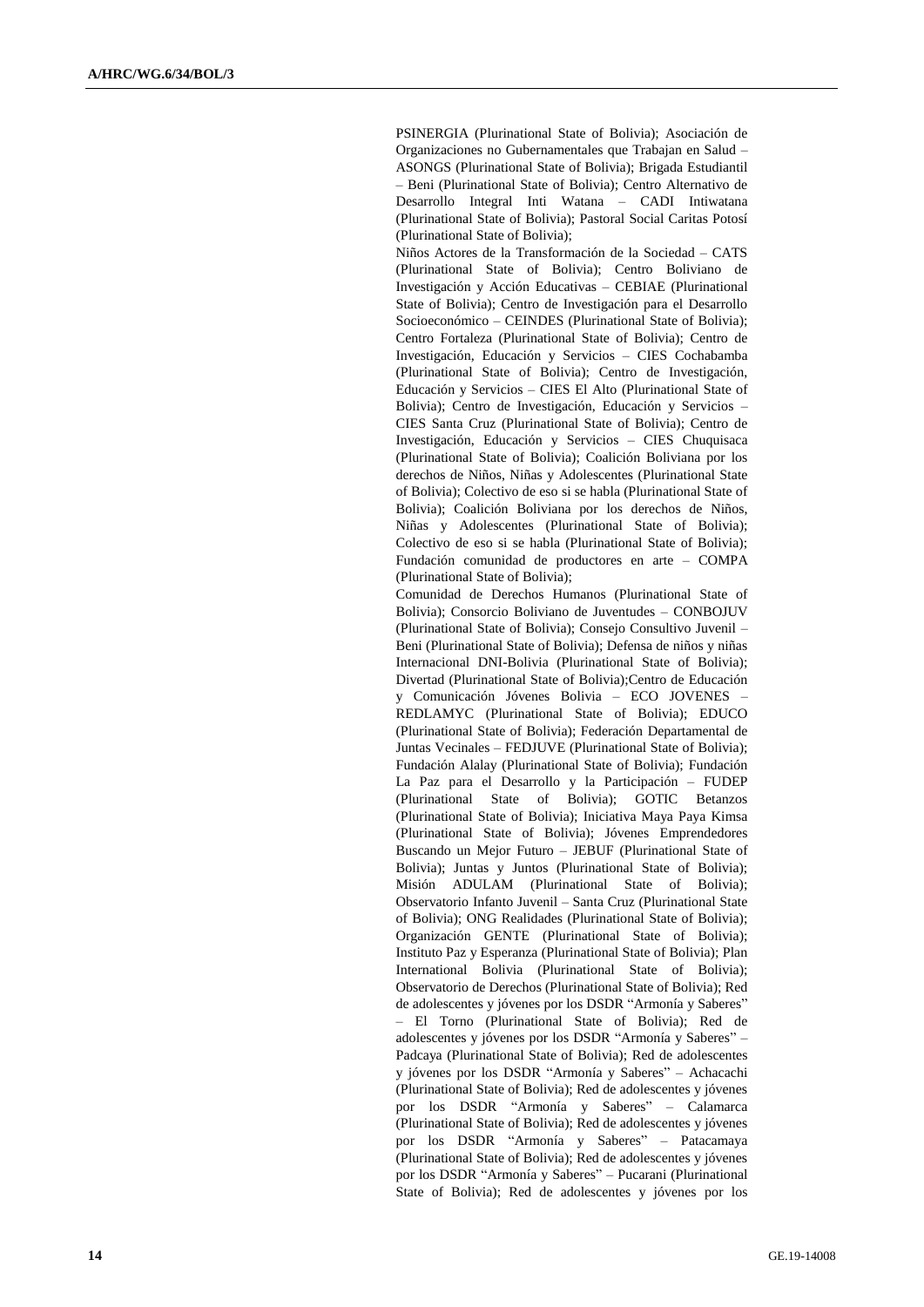|       | DSDR "Armonía y Saberes" - El Puente (Plurinational State                                                           |
|-------|---------------------------------------------------------------------------------------------------------------------|
|       | of Bolivia); Red de adolescentes y jóvenes por los DSDR                                                             |
|       | "Armonía y Saberes" - San Ramón (Plurinational State of                                                             |
|       |                                                                                                                     |
|       | Bolivia); Red de adolescentes y jóvenes por los DSDR                                                                |
|       | "Armonía y Saberes" - Cabezas (Plurinational State of                                                               |
|       | Bolivia); Red de adolescentes y jóvenes por los DSDR                                                                |
|       | "Armonía y Saberes" - Camargo (Plurinational State of                                                               |
|       | Bolivia); Red de adolescentes y jóvenes por los DSDR                                                                |
|       | "Armonía y Saberes" - Betanzos (Plurinational State of                                                              |
|       | Bolivia); Red de adolescentes y jóvenes por los DSDR                                                                |
|       |                                                                                                                     |
|       | "Armonía y Saberes" - Tarabuco (Plurinational State of                                                              |
|       | Bolivia); Red por mi Derecho a Tener una Familia                                                                    |
|       | (Plurinational State of Bolivia); Red Tú Decides - Santa Cruz                                                       |
|       | (Plurinational State of Bolivia); Red Tú decides - Sucre                                                            |
|       | (Plurinational State of Bolivia); Red Tú Decides - Tarija                                                           |
|       | (Plurinational State of Bolivia); Red Tú Decides El Torno                                                           |
|       | (Plurinational State of Bolivia); Red Tú Decides - Potosí                                                           |
|       | (Plurinational State of Bolivia); Red Fundación Viva                                                                |
|       |                                                                                                                     |
|       | of Bolivia);<br><b>State</b><br>Siembra<br>(Plurinational<br>Juventud                                               |
|       | (Plurinational State of Bolivia); Solidaridad Internacional                                                         |
|       | Infantil (Plurinational State of Bolivia); Techo Pinardi Don                                                        |
|       | Bosco (Plurinational State of Bolivia); Terre des Hommes                                                            |
|       | Suisse (Plurinational State of Bolivia); Estudiantes de                                                             |
|       | UDABOL (Plurinational State of Bolivia); Voluntariado                                                               |
|       | Internacional para el Desarrollo - VIS (Plurinational State of                                                      |
|       | Bolivia); Vivir Juntos (Plurinational State of Bolivia);                                                            |
|       |                                                                                                                     |
| JS7   | Joint submission 7 submitted by: Fundación Internet Bolivia                                                         |
|       | (Plurinational State of Bolivia); Derechos Digitales (Chile);                                                       |
|       | Access Now (United States of America);                                                                              |
| JS8   | Joint submission 8 submitted by: Asociación Nacional de la                                                          |
|       | Prensa de Bolivia - ANP (Plurinational State of Bolivia);                                                           |
|       |                                                                                                                     |
|       |                                                                                                                     |
|       | Centro de Documentación e Información Bolivia – CEDIB                                                               |
|       | (Plurinational State of Bolivia); Fundación Andina para la                                                          |
|       | Social y<br>el Estudio<br>de<br>Medios<br>Observación                                                               |
|       | FUNDAMEDIOS (Plurinational State of Bolivia);                                                                       |
| JS9   | Joint submission 9 submitted by: Equality Now (United                                                               |
|       | States of America); A Breeze of Hope Foundation (United                                                             |
|       | States of America); Comité de América Latina y el Caribe                                                            |
|       | para la Defensa de los Derechos de las Mujeres - CLADEM                                                             |
|       |                                                                                                                     |
|       | (Plurinational State of Bolivia); Network of Girls, Boys and                                                        |
|       | Adolescents against Sexual Violence (Plurinational State of                                                         |
|       | Bolivia); Coordinadora de la Mujer (Plurinational State of                                                          |
|       | Bolivia); La Oficina Juridica de la Mujer (Plurinational State                                                      |
|       | of Bolivia); Familias Healthy Foundation - FAMISAL                                                                  |
|       | (Plurinational State of Bolivia); Fundación una Brisa de                                                            |
|       | Esperanza - FUBE Bolivia (Plurinational State of Bolivia);                                                          |
| JS 10 | Joint submission 10 submitted by: Fundación Marista por la                                                          |
|       |                                                                                                                     |
|       | Solidaridad Internacional - FMSI (Switzerland); Edmund Rice                                                         |
|       | International - ERI (Switzerland); Defensoría Edmundo Rice                                                          |
|       | - DER (Argentina); Movimiento Franciscano Justicia, Paz e                                                           |
|       | Integridad de la Creación (Plurinational State of Bolivia);                                                         |
|       | Maryknoll Global Concerns Group in Bolivia (Plurinational                                                           |
|       | State of Bolivia); VIVAT International (United States of                                                            |
|       | America/Bolivia); Observatorio Infanto Juvenil del Instituto                                                        |
|       | de Investigación de la Facultad de Humanidades de la                                                                |
|       | Universidad autónoma Gabriel René Moreno - UAGRM                                                                    |
|       |                                                                                                                     |
|       | (Plurinational State of Bolivia); Visión Mundial Bolivia                                                            |
|       | (Plurinational State of Bolivia); Red Viva (Plurinational State                                                     |
|       | of Bolivia); Veeduría Ciudadana de Derechos Humanos -                                                               |
|       | VCDDHH (Plurinational State of Bolivia); Fundación Ñañope                                                           |
|       | (Plurinational State of Bolivia); Ni una menos (Plurinational                                                       |
|       | State of Bolivia); Paz y Esperanza (Plurinational State of<br>Bolivia); Universidad Católica Boliviana "San Pablo", |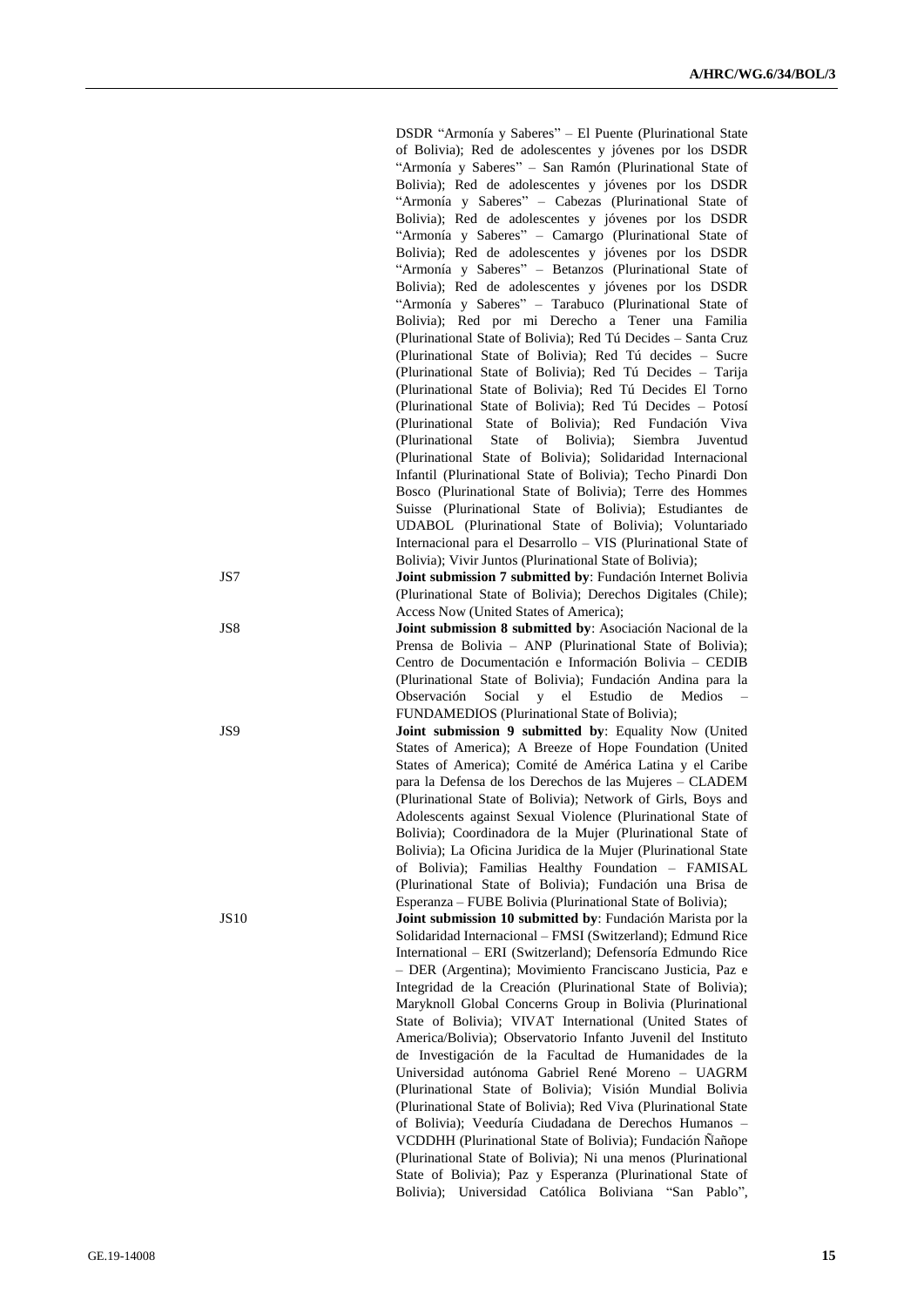Regional Cochabamba (Plurinational State of Bolivia); Plataforma Estudiantil Cochabamba – PEC (Plurinational State of Bolivia); Compañía de las Hijas de la Caridad (Plurinational State of Bolivia); JS11 **Joint submission 11 submitted by**: Human Rights Foundation (United States of America); Rios de Pie (Plurinational State of Bolivia); JS12 **Joint submission 12 submitted by**: Red Latinoamericana y del Caribe por la Democracia – REDLAD (Colombia); Unión Nacional de Instituciones para el Trabajo de Acción Social – UNITAS (Plurinational State of Bolivia); JS13 **Joint submission 13 submitted by**: Alianza Libres Sin Violencia (Plurinational State of Bolivia); Alianza por la Solidaridad (Plurinational State of Bolivia); Articulación de Mujeres por la Equidad y la Igualdad – AMUPEI (Plurinational State of Bolivia); Asociación de Derechos Humanos Cochabamba (Plurinational State of Bolivia); Casa de la Mujer (Plurinational State of Bolivia); Católicas por el Derecho a Decidir (Plurinational State of Bolivia); Centro de Promoción de la Mujer Gregoria Apaza (Plurinational State of Bolivia); Centro de Promoción y Salud Integral – CEPROSI (Plurinational State of Bolivia); Centro de Educación Técnica Alternativa – Centro Juana Azurduy – CETA-CJA (Plurinational State of Bolivia); Centro de Investigación y Apoyo Campesino (Plurinational State of Bolivia); Comité de América Latina y El Caribe para la Defensa de los Derechos de la Mujer – CLADEM (Plurinational State of Bolivia); Fundación Colectivo Cabildeo (Plurinational State of Bolivia); Colectivo Empodérate (Plurinational State of Bolivia); Colectivo REBELDIA (Plurinational State of Bolivia); Comité Adolescentes y Jóvenes para la prevención del embarazo en Adolescencia (Plurinational State of Bolivia); Comité Impulsor – Sucre (Plurinational State of Bolivia); Comité Impulsor de la Agenda Política y Legislativa desde las Mujeres – CIAPLM (Plurinational State of Bolivia); Comunidad de Derechos Humanos (Plurinational State of Bolivia); Coordinadora de la Mujer (Plurinational State of Bolivia); DESAFIO (Plurinational State of Bolivia); Equipo de Comunicación Alternativa con Mujeres – ECAM (Plurinational State of Bolivia); Equidad (Plurinational State of Bolivia); Fundación Esperanza, Desarrollo y Dignidad (Plurinational State of Bolivia); Federación Nacional de Trabajadoras Asalariadas del Hogar de Bolivia – FENATRAHOB (Plurinational State of Bolivia); Fondo de Mujeres Bolivia – Apthapi Jopueti (Plurinational State of Bolivia); Foro Ampuei Oruro (Plurinational State of Bolivia); Foro Político Departamental de Mujeres Cochabamba (Plurinational State of Bolivia); Gestoras Comunitarias en Derecho (Plurinational State of Bolivia); Comunidad Internacional de Mujeres Viviendo con VIH/SIDA – ICW (Plurinational State of Bolivia); Red Nacional de Personas con VIH y SIDA – REDBOL (Plurinational State of Bolivia); Instituto de Investigaciones Médico Sociales – IIMS (Plurinational State of Bolivia); Mujeres por la Amazonia (Plurinational State of Bolivia); Mujeres en Acción (Plurinational State of Bolivia); Fundación Ñañope (Plurinational State of Bolivia); Oficina Jurídica para la Mujer (Plurinational State of Bolivia); OTB La Promotora (Plurinational State of Bolivia); Sindicato De Trabajadores Unidos De La Prensa Cruceña (Plurinational State of Bolivia); Plan internacional Bolivia (Plurinational State of Bolivia); Plataforma de la Mujer (Plurinational State of Bolivia); Plataforma Derechos Aquí y Ahora (Plurinational State of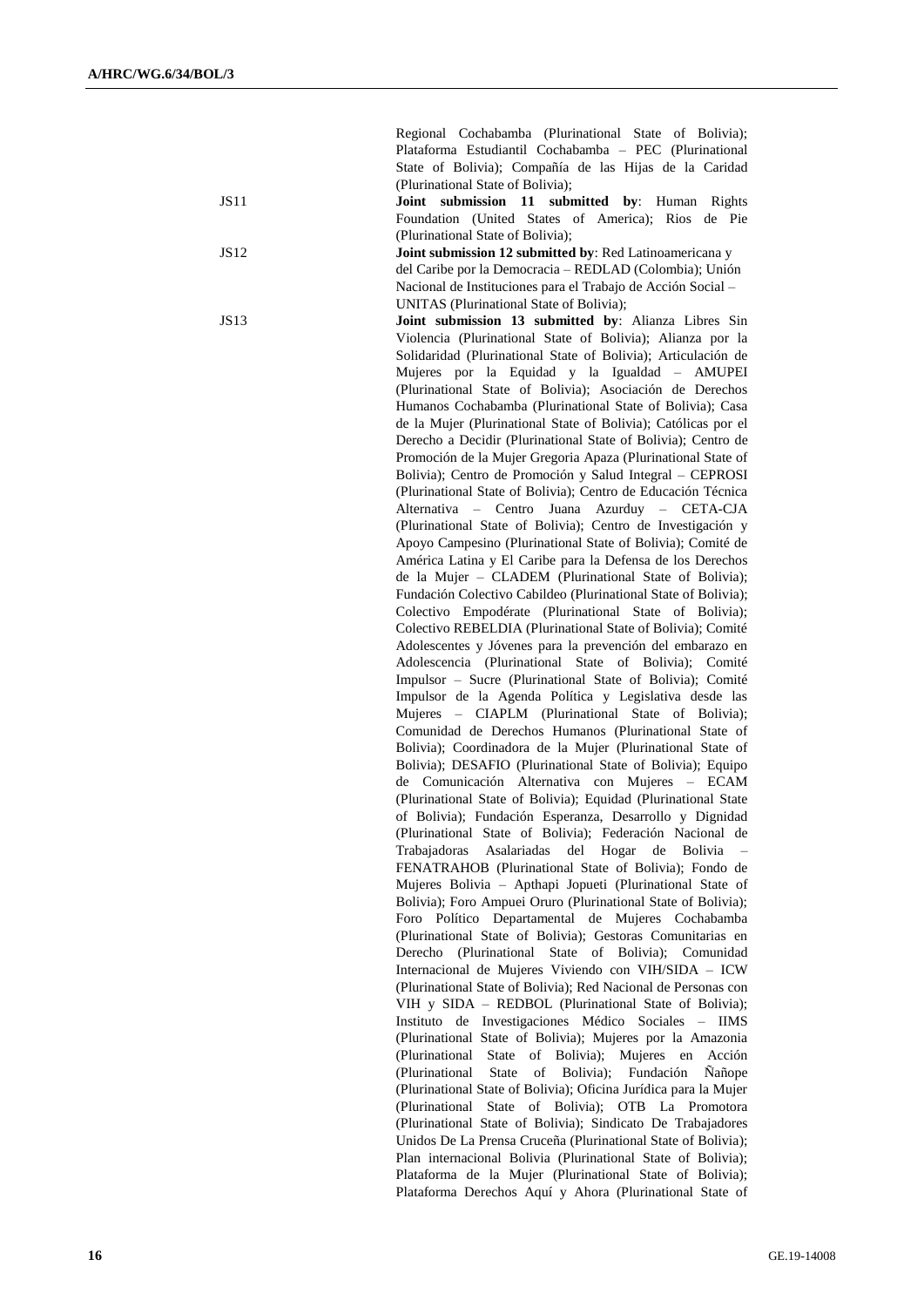Bolivia); Plataforma por los Derechos de las Mujeres (Plurinational State of Bolivia); Promotoras de Paz (Plurinational State of Bolivia); Promoción de la Mujer Tarija (Plurinational State of Bolivia); Punto Joven (Plurinational State of Bolivia); Red Boliviana de Mujeres Transformando la Economía – REMTE (Plurinational State of Bolivia); Red de Lucha Contra la Violencia Cochabamba (Plurinational State of Bolivia); Junta Vecinal San Felipe de Austria (Plurinational State of Bolivia); Sirparispa (Plurinational State of Bolivia); Estudiantes de U.E. José Manuel P. (Plurinational State of Bolivia); Voluntarias San Lorenzo (Plurinational State of Bolivia);

JS14 **Joint submission 14 submitted by**: A mi manera (Plurinational State of Bolivia); Asociación Civil de Desarrollo Social y Promoción Cultural Libertad – Adesproc "Libertad" (Plurinational State of Bolivia); Asociación de Personas Transgénero de La Paz (Plurinational State of Bolivia); Capacitación y Derechos Ciudadanos (Plurinational State of Bolivia); Coalición Boliviana de Colectivos LGBTI – COALIBOL (Plurinational State of Bolivia); Colectivo TLGB (Plurinational State of Bolivia); Colectivo DSG Beni (Plurinational State of Bolivia); Colectivo DSG Riberalta (Plurinational State of Bolivia); Colectivo DSG Rurrenabaque (Plurinational State of Bolivia); Colectivo DSG San Joaquín (Plurinational State of Bolivia); Colectivo DSG Trinidad (Plurinational State of Bolivia); Colectivo LGBT Tarija (Plurinational State of Bolivia); Colectivo TLGB Amazónico Pando (Plurinational State of Bolivia); Colectivo TLGB Chuquisaca (Plurinational State of Bolivia); Colectivo TLGB El Alto (Plurinational State of Bolivia); Colectivo TLGB La Paz (Plurinational State of Bolivia); Colectivo TLGB Pando (Plurinational State of Bolivia); Colectivo TLGB Potosí (Plurinational State of Bolivia); Colectivo TLGB Santa Cruz (Plurinational State of Bolivia); Colectivo TLGB Tarija (Plurinational State of Bolivia); Comité DSG Beni (Plurinational State of Bolivia); Comité DSG Cochabamba (Plurinational State of Bolivia); Comunidad de Derechos Humanos (Plurinational State of Bolivia); Consorcio Boliviano de Juventudes – CONBOJUV (Plurinational State of Bolivia); Equidad (Plurinational State of Bolivia); Federación de Diversidades Sexuales y Género (Plurinational State of Bolivia); Fundación Baker (Plurinational State of Bolivia); G Men (Plurinational State of Bolivia); GLBT del SUR FED. DIVFEX (Plurinational State of Bolivia); GLBT del Sur (Plurinational State of Bolivia); Hombres Trans de Bolivia – HTDB (Plurinational State of Bolivia); IGUAL (Plurinational State of Bolivia); Fundación Igualdad LGBT (Plurinational State of Bolivia); Igualdad Montero (Plurinational State of Bolivia); Asociación Juplas (Plurinational State of Bolivia); Agrupación LesVoz (Plurinational State of Bolivia); Mano Diversa (Plurinational State of Bolivia); Metamorfosis (Plurinational State of Bolivia); Observatorio de los derechos LGBTI (Plurinational State of Bolivia); RED CRUZ (Plurinational State of Bolivia); Red de Mujeres Lesbianas y Bisexuales Bolivia (Plurinational State of Bolivia); Sentir chaqueño (Plurinational State of Bolivia); Red Trebol (Plurinational State of Bolivia); Vitryaz (Plurinational State of Bolivia);

JS15 **Joint submission 15 submitted by**: Asociación Boliviana de Ostomizados – ABO (Plurinational State of Bolivia); Asociación Beniana de Productores de Cacao (ABP Cacao Beni); Asociación De Mujeres Trabajando Por La Igualdad De Sus Derechos – AMTIDES (Plurinational State of Bolivia);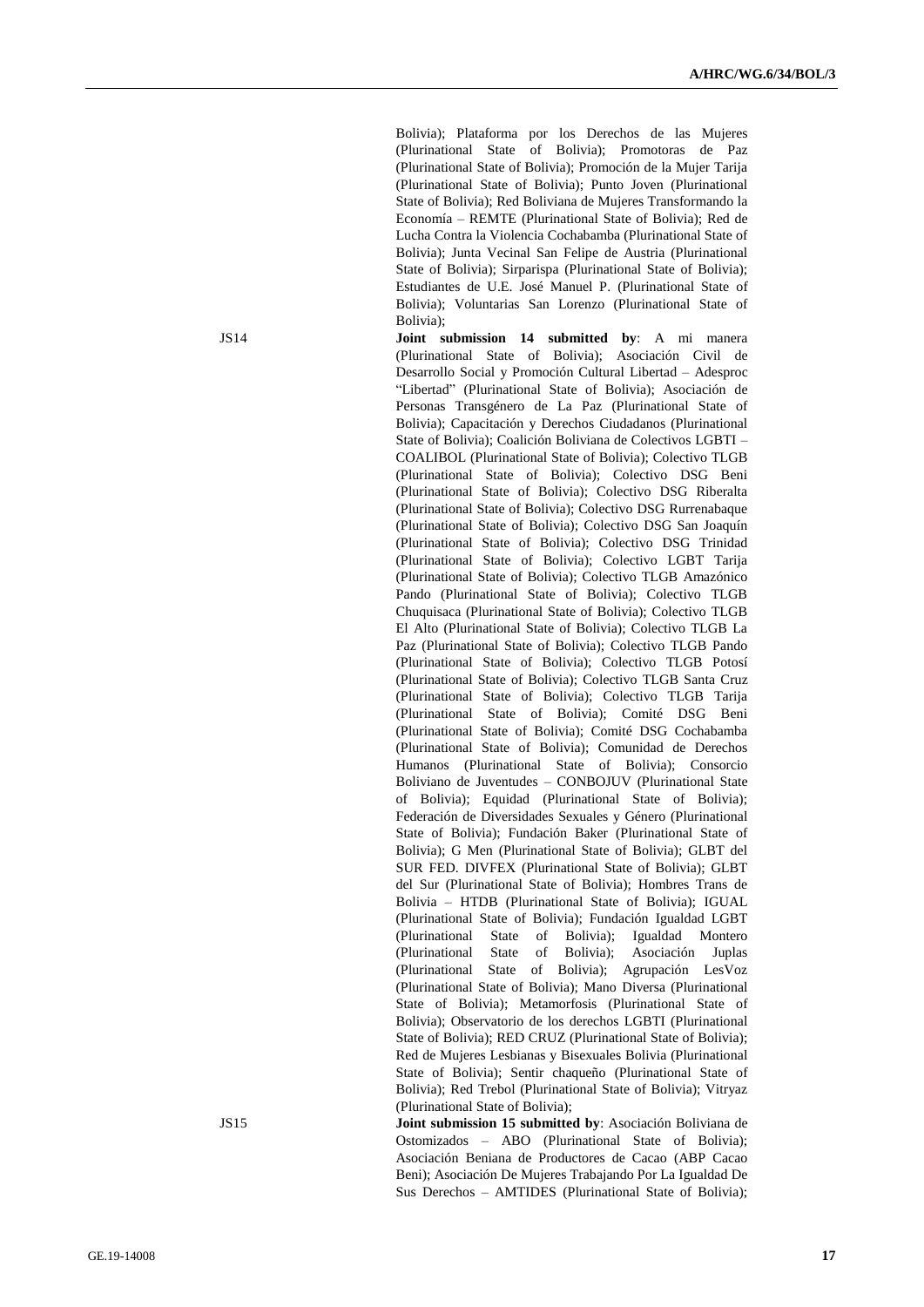Asociación de Instituciones de Promoción y Educación – AIPE (Plurinational State of Bolivia); Alta Junta Vecinal, Distrito 2 Barrios Mineros (Plurinational State of Bolivia); Asociación de Mujeres trabajadoras de la ciudad de Sucre – AMTSC (Plurinational State of Bolivia); Asociación De Profesionales Agrónomos De Potosí – APAP (Plurinational State of Bolivia); Apoyo Para el Campesino – Indígena del Oriente Boliviano – APCOB (Plurinational State of Bolivia); Asociación de Pueblos Indígenas y Afro-bolivianos de Santa Cruz de la Sierra – APISASC/HD (Plurinational State of Bolivia); APP Bolivia (Plurinational State of Bolivia); Asociación de Periodistas y Productores Independientes – APPI (Plurinational State of Bolivia); Asociación de Promotores en Salud de Área Rural – APROSAR (Plurinational State of Bolivia); Asamblea del Pueblo Guaraní – APG (Plurinational State of Bolivia); Asamblea Permanente de Derechos Humanos de Bolivia (Plurinational State of Bolivia); Asamblea Permanente de Derechos Humanos de Pando (Plurinational State of Bolivia); Asamblea Permanente de Derechos Humanos de Tarija (Plurinational State of Bolivia); Asamblea Permanente Derechos Humanos de Chuquisaca (Plurinational State of Bolivia); Asamblea Permanente de Derechos Humanos de La Paz (Plurinational State of Bolivia); Asamblea Permanente de Derechos Humanos de Cochabamba (Plurinational State of Bolivia); Asamblea Permanente de Derechos Humanos de Santa Cruz (Plurinational State of Bolivia); Asociación Aguayo (Plurinational State of Bolivia); Asociación de Comerciantes Minoristas (Plurinational State of Bolivia); Asociación de Padres, Madres y Familias de Niños, Niñas y Jóvenes con discapacidad Jach'a Uru (Plurinational State of Bolivia); Asociación de Victimas (Plurinational State of Bolivia); Asociación Discapacidad Estudiantes de la Universidad Mayor de San Simón – UMSS (Plurinational State of Bolivia); Asociación Nacional de Periodistas (Plurinational State of Bolivia); Asociación Padres con Autismo Potosí (Plurinational State of Bolivia); Centro de Investigación y Desarrollo Humano Psinergia (Plurinational State of Bolivia); Asociación de Sordos Santa Cruz – ASOCRUZ (Plurinational State of Bolivia); Aywiña (Plurinational State of Bolivia); Centro de Apoyo a la Educación Popular (Plurinational State of Bolivia); Campaña Boliviana por el Derecho de la Educación (Plurinational State of Bolivia); Central Ayoreo Nativo del Oriente Boliviano – CANOB (Plurinational State of Bolivia); Coordinadora Andina de Organizaciones Indígenas – CAOI (Plurinational State of Bolivia); Capítulo Boliviano de Derechos Humanos, Democracia y Desarrollo (Plurinational State of Bolivia); Consejo Continental de la Nación Guaraní – CCNAGUA (Plurinational State of Bolivia); Consejo Departamental de Salud de Tarija – CDST (Plurinational State of Bolivia); Centro de Capacitación y Servicios para la Integración de la Mujer – CECASEM (Plurinational State of Bolivia); Centro de Documentación e Información Bolivia (CEDIB); Centro de Estudios Jurídicos e Investigación Social – CEJIS – BENI (Plurinational State of Bolivia); Centro de Estudios Jurídicos e Investigación Social – CEJIS – Santa Cruz (Plurinational State of Bolivia); Central Campesina de San Jacinto (Plurinational State of Bolivia); Centro Afroboliviano para el Desarrollo Integral y Comunitario – CADIC (Plurinational State of Bolivia); Fundación Centro de Cultura Popular – CCP – AMAZ (Plurinational State of Bolivia); Centro de Madres Tomas Frías – Potosí (Plurinational State of Bolivia); Centro Femenino Victoria (Plurinational State of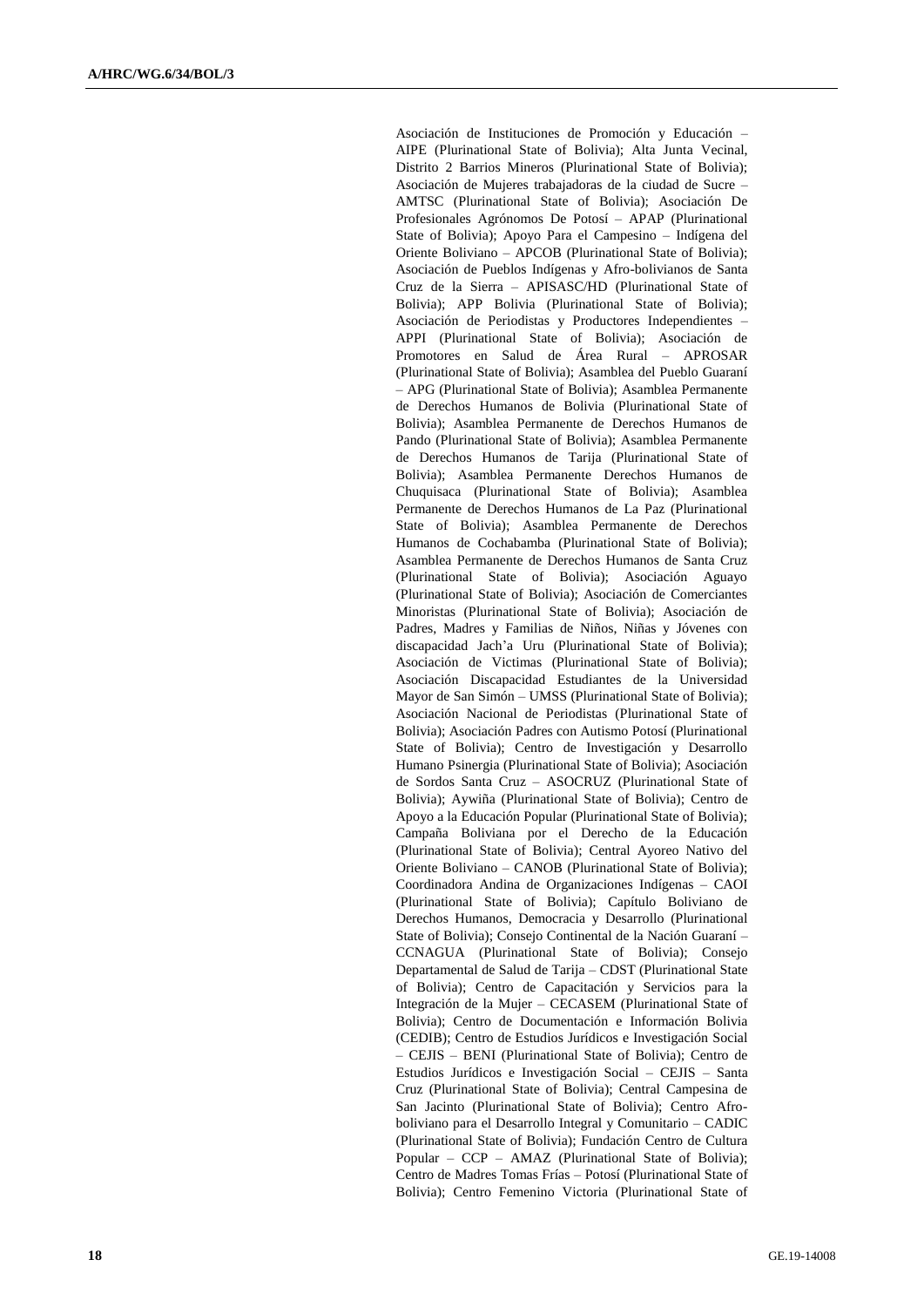Bolivia); Colectivo Rebeldía (Plurinational State of Bolivia); Centro de Promoción y Salud Integral – CEPROSI (Plurinational State of Bolivia); Centro de Educación Técnica Alternativa – CETA -CJA (Plurinational State of Bolivia); Central de Comunidades Originarias de Lomerío – CICOL (Plurinational State of Bolivia); Centro de Investigación y Promoción del Campesinado – CIPCA (Plurinational State of Bolivia); Centro de Investigación y Promoción del Campesinado – CIPCA BENI (Plurinational State of Bolivia); Central Indígena Paikoneka de San Javier – CIP -SJ (Plurinational State of Bolivia); Centro de Investigación Social Tecnología Apropiada y Capacitación – CISTAC (Plurinational State of Bolivia); Colegio de Trabajadores Sociales (Plurinational State of Bolivia); Comité Cívico Femenino (Plurinational State of Bolivia); Comité Impulsor de la Agenda Política y Legislativa desde las Mujeres – CIAPLM (Plurinational State of Bolivia); Comunidad de Derechos Humanos (Plurinational State of Bolivia); Consejo Continental de la Nación Guaraní – CCNAGUA (Plurinational State of Bolivia); Consejo Autónomo de Trabajadores Obreros de Santa Cruz – CONATROSC (Plurinational State of Bolivia); Consejo Deporte (Plurinational State of Bolivia); Consejo Municipal de la Mujer (Plurinational State of Bolivia); Comité Popular del Hábitat (Plurinational State of Bolivia); Cooperativa 10 de noviembre (Plurinational State of Bolivia); Cooperativa Villa Imperial (Plurinational State of Bolivia); Cruz Roja Bolivia Filial Santa Cruz (Plurinational State of Bolivia); Diversidades Mas Mujeres Santa Cruz – DMSC (Plurinational State of Bolivia); Distrito 10 - D-10 (Plurinational State of Bolivia); Derechos en Acción (Plurinational State of Bolivia); Equipo de Comunicación Alternativa con Mujeres – ECAM (Plurinational State of Bolivia); EEA – Imata Beni – CEA Ipeno imutu –Beni – Centro de Educación Alternativa (Plurinational State of Bolivia); Federación Boliviana de Sordos – FEBOS (Plurinational State of Bolivia); Federación de Cooperativas Mineras – FEDECOMIN (Plurinational State of Bolivia); Federación Departamental De Medicina Tradicional – FEDEMETRA (Plurinational State of Bolivia); Federación de Mujeres Huanuni (Plurinational State of Bolivia); Federación Gremial – Potosí (Plurinational State of Bolivia); FEJUVE Cercado (Plurinational State of Bolivia); Federación Nacional de Ciegos de Bolivia – FENACIEBO (Plurinational State of Bolivia); Federación Nacional de Trabajadoras Asalariadas del Hogar de Bolivia – FENATRAHOB (Plurinational State of Bolivia); Fondo de Mujeres Bolivia – Apthapi Jopueti (Plurinational State of Bolivia); Foro AMUPEI – Oruro (Plurinational State of Bolivia); Fraternidad Cristiana Intercontinental de Personas con Discapacidad – Frater (Plurinational State of Bolivia); Fundación Colectivo Cabildeo (Plurinational State of Bolivia); Fundación CONSTRUIR (Plurinational State of Bolivia); Fundación Esperanza Desarrollo y Dignidad – FEDDIG (Plurinational State of Bolivia); Fundación Munasim Kullakita (Plurinational State of Bolivia); Fundación para el Periodismo (Plurinational State of Bolivia); Fundación Tribuna Constitucional (Plurinational State of Bolivia); Fundación UNIR (Plurinational State of Bolivia); Fundación Viva (Plurinational State of Bolivia); Fundación Síndrome de Down – Fusindo (Plurinational State of Bolivia); GOTIC Betanzos (Plurinational State of Bolivia); Instituto de Investigaciones Médico Sociales – IIMS (Plurinational State of Bolivia); INTERTEAM (Plurinational State of Bolivia); IPAS Bolivia (Plurinational State of Bolivia);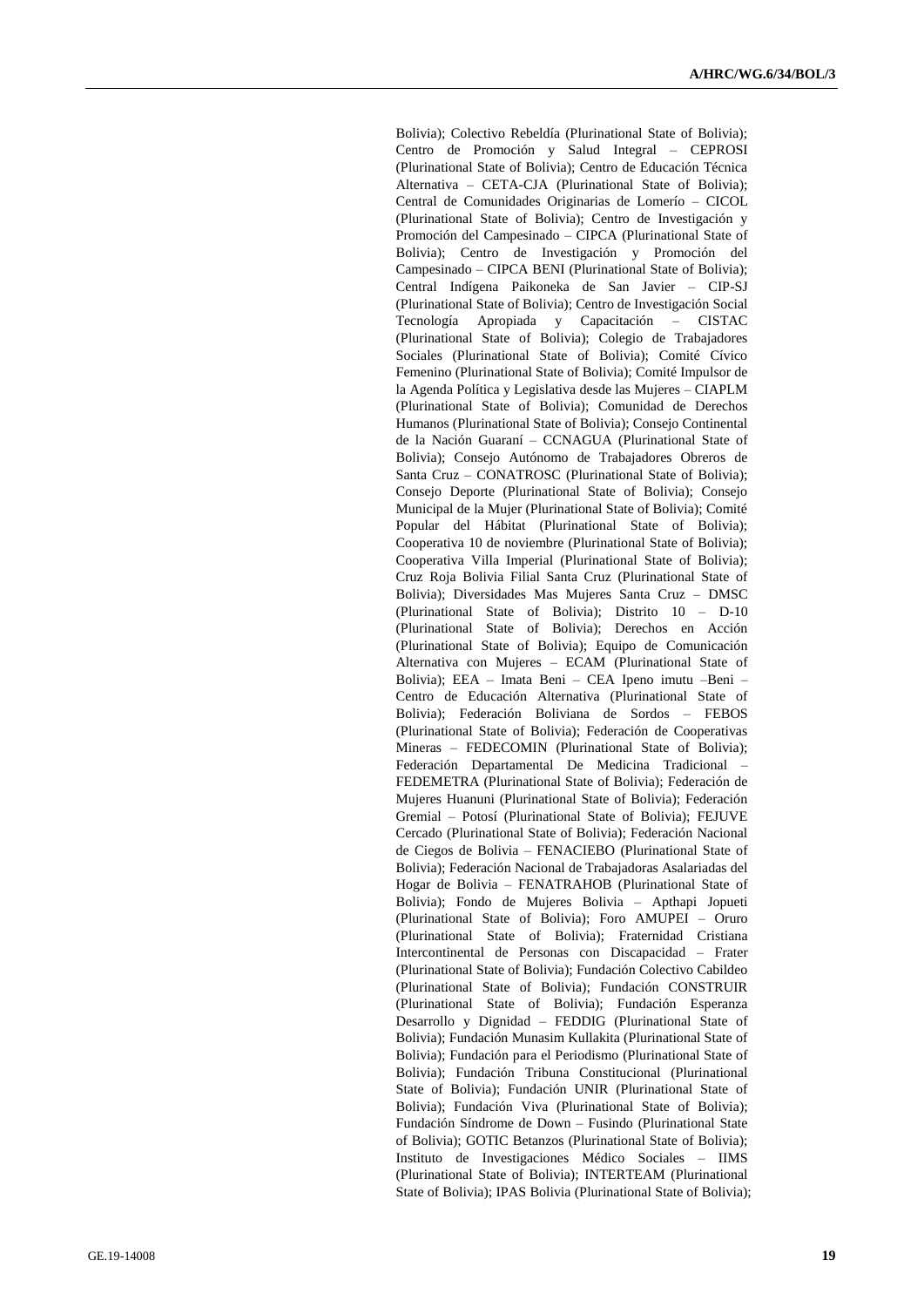|       | Investigación Social y Asesoramiento Legal Potosí - ISALP                                                                     |
|-------|-------------------------------------------------------------------------------------------------------------------------------|
|       | (Plurinational State of Bolivia); Instituto de Terapia e                                                                      |
|       | Investigación - ITEI (Plurinational State of Bolivia); Cámara                                                                 |
|       | Junior Internacional de Santa Cruz (Plurinational State of                                                                    |
|       | Bolivia); Jóvenes Emprendedores Buscando un Mejor Futuro                                                                      |
|       | Sucre – JEBUF (Plurinational State of Bolivia); Jóvenes de la                                                                 |
|       | Unidad Educativa José Ignacio Sanjinés - JIS (Plurinational                                                                   |
|       | State of Bolivia); Red Iberoamericana por las Libertades                                                                      |
|       | Laicas (Plurinational State of Bolivia); Litoral - Unidad                                                                     |
|       | Educativa de la Ciudad de Potosí (Plurinational State of                                                                      |
|       | Bolivia); Fundación Ñañope (Plurinational State of Bolivia);                                                                  |
|       | Mesa Nacional por los Derechos Sexuales y Derechos                                                                            |
|       | Reproductivos (Plurinational State of Bolivia); Misión                                                                        |
|       | Internacional de Justicia - IJM (Plurinational State of Bolivia);                                                             |
|       | MPA Pando (Plurinational State of Bolivia); Movimiento de                                                                     |
|       | Mujeres por la Amazonia (Plurinational State of Bolivia); Ni                                                                  |
|       | una Menos (Plurinational State of Bolivia); Observatorio de                                                                   |
|       | Derechos (Plurinational State of Bolivia); Plataforma de                                                                      |
|       | Mujeres por la Ciudadanía y la Equidad (Plurinational State of                                                                |
|       | Bolivia); Plataforma Unidos por Tariquía (Plurinational State                                                                 |
|       | of Bolivia); Promotoras Comunitarias (Plurinational State of                                                                  |
|       | Bolivia); Promoción de la Mujer Tarija - PROMUTAR                                                                             |
|       | (Plurinational State of Bolivia); Red Chimpu<br>Waini                                                                         |
|       | (Plurinational State of Bolivia); Red HABITAT (Plurinational                                                                  |
|       | State of Bolivia); Red Nacional de Asentamientos Humanos -                                                                    |
|       | RENASEH (Plurinational State of Bolivia); Red Paridad                                                                         |
|       | AMUPEI – Asociación de Concejalas de Potosí (Plurinational                                                                    |
|       | State of Bolivia); Red Fundación Viva (Plurinational State of                                                                 |
|       | Bolivia); Sociedad Científica de Estudiantes de Derecho -                                                                     |
|       | SCED (Plurinational State of Bolivia); Servicios Múltiples de                                                                 |
|       | Tecnologías Apropiadas - SEMTA LA PAZ (Plurinational                                                                          |
|       | State of Bolivia); Sindicato Mixto de Comerciantes Minoristas                                                                 |
|       | RA (Plurinational State of Bolivia); Sindicato de Trabajadoras                                                                |
|       | Asalariadas del Hogar de Sucre - SITRAHOS (Plurinational                                                                      |
|       | State of Bolivia); Sirparispa (Plurinational State of Bolivia),                                                               |
|       | Sindicato De Trabajadoras Asalariadas Del Hogar De Pando -                                                                    |
|       | SITRAHPAN (Plurinational State of Bolivia); Sub Central                                                                       |
|       | TIPNIS (Plurinational State of Bolivia); Teo Movimiento -                                                                     |
|       | Sub<br>central<br>de Pueblos<br>Indígenas Movina del Beni                                                                     |
|       | (Plurinational State of Bolivia); TIERRA (Plurinational State<br>of Bolivia); Jóvenes U.E. Cobija "A" (Plurinational State of |
|       |                                                                                                                               |
|       | Bolivia); Estudiantes U.E. José Manuel P. (Plurinational State<br>of Bolivia); Universidad Autónoma Tomás Frías - UATF        |
|       | (Plurinational State of Bolivia); UDABOL (Plurinational State                                                                 |
|       | of Bolivia); Unión de Mujeres de Bolivia - Comité                                                                             |
|       | Intersectorial de Mujeres de Oruro (Plurinational State of                                                                    |
|       | Bolivia); Unión Nacional de Instituciones para el Trabajo de                                                                  |
|       | Acción Social - UNITAS (Plurinational State of Bolivia);                                                                      |
|       | Universidad Privada Domingo Savio (Plurinational State of                                                                     |
|       | Bolivia); Urbanización Hamancollo Pampa Sola (Plurinational                                                                   |
|       | State of Bolivia); Veeduría Ciudadana de Derechos Humanos                                                                     |
|       | (Plurinational State of Bolivia); Voluntarios San Lorenzo                                                                     |
|       | (Plurinational State of Bolivia); Wiñay (Plurinational State of                                                               |
|       | Bolivia);                                                                                                                     |
| JS16  | Joint submission 16 submitted by: Alianza de Mujeres                                                                          |
|       | Indígenas de Tierras Altas de Bolivia (Plurinational State of                                                                 |
|       | Bolivia); Confederación de Mujeres Indígenas de Bolivia                                                                       |
|       | (Plurinational State of Bolivia);                                                                                             |
| JS 17 | Joint submission 17 submitted by: Fundación Andina para la                                                                    |
|       | Observación Social y Estudio de Medios<br>(Ecuador);                                                                          |
|       | Fundación Nueva Democracia (Plurinational State of Bolivia);                                                                  |

Guaraní – APG (Plurinational State of Bolivia); Asamblea

JS18 **Joint submission 18 submitted by**: Asamblea del Pueblo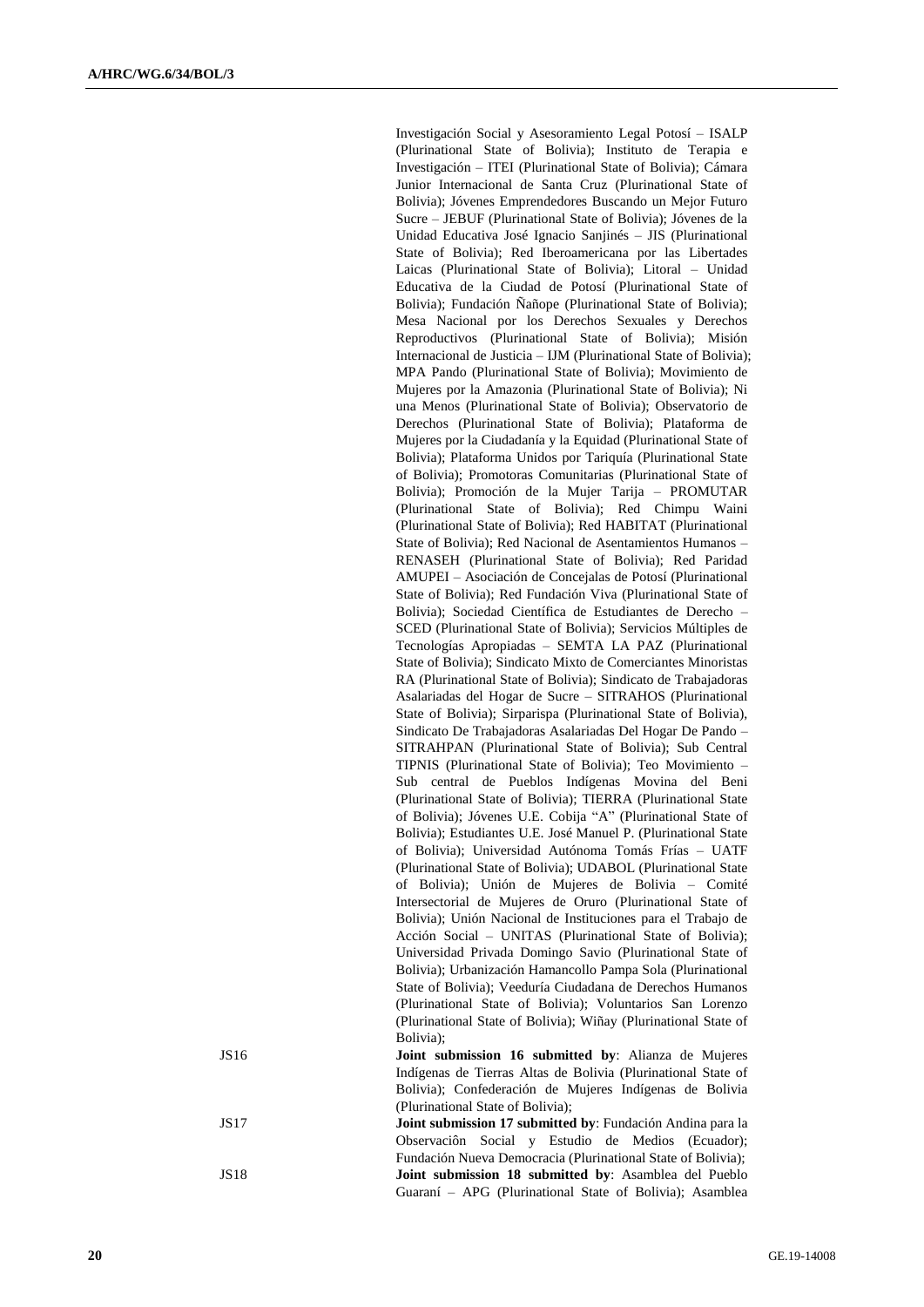Permanente de los Derechos Humanos de Santa Cruz – APDHB – SC (Plurinational State of Bolivia); Asociación de Pueblos Indígenas y Afrobolivianos de Santa Cruz de la Sierra – APISACS (Plurinational State of Bolivia); Central Ayoreo Nativo del Oriente Boliviano – CANOB (Plurinational State of Bolivia); Central de Comunidades Indígena Tacana II – Río Madre de Dios – CITRMD (Plurinational State of Bolivia), Central de Pueblos Étnicos Mojeños del Beni – CPEMB (Plurinational State of Bolivia); Central Indígena de Comunidades Originarias de Lomerío – CICOL (Plurinational State of Bolivia); Central Indígena Paikoneca de San Javier – CIP-SJ (Plurinational State of Bolivia); Centro de Estudios Jurídicos e Investigación Social – CEJIS (Plurinational State of Bolivia); Comunidad de Querarani, Ayllu Cabeza, Poopó (Plurinational State of Bolivia); Comunidad María Auxiliadora (Plurinational State of Bolivia); Comunidad Vitichi, Plataforma de Justicia Fiscal desde las Mujeres (Plurinational State of Bolivia); Consejo Continental de la Nación Guaraní – CCNAGUA (Plurinational State of Bolivia); Consejo de Estatuyentes de los 4 Suyus y Naciones Indígena Originarias de Oruro – COGNASOR (Plurinational State of Bolivia); Consejo de la Nación Chichas – CONACH (Plurinational State of Bolivia); Consejo de la Nación Killakas (Plurinational State of Bolivia); Consejo de Naciones Originarias de Potosí – CAOP (Plurinational State of Bolivia); Consejo Nacional de Ayllus y Markas del Qollasuyu – CONAMAQ (Plurinational State of Bolivia); Coordinadora Andina de Organizaciones Indígenas – CAOI (Plurinational State of Bolivia); Jacha Marka Tapacarí – Cóndor Apacheta (Plurinational State of Bolivia); Juventudes del Jach'a Suyu Pakajaqi (Plurinational State of Bolivia); Organización de Mujeres Indígenas del Norte Amazónico de Bolivia – OMINAB (Plurinational State of Bolivia); Subcentral de Cabildo Indigenales del Territorio Indígena Multiétnico – TIM – I (Plurinational State of Bolivia); Subcentral de Cabildos Indigenales del Territorio Indígena Parque Nacional Isiboro Sécure – TIPNIS (Plurinational State of Bolivia); Subcentral de Mujeres Indígenas del Territorio Indígena Mojeño Ignaciano (Plurinational State of Bolivia); Subcentral de Mujeres Indígenas del TIPNIS (Plurinational State of Bolivia); Subcentral del Pueblo Indígena Movima – SPIM (Plurinational State of Bolivia); Subcentral del Territorio Indígena Mojeño Ignaciano – TIMI (Plurinational State of Bolivia); Subcentral Indígena de Organizaciones de Mujeres del TIM – I (Plurinational State of Bolivia); Programa NINA (Plurinational State of Bolivia); Programa Equidad para el Desarrollo (Plurinational State of Bolivia); Unión Nacional de Instituciones para el Trabajo de Acción Social – UNITAS.

*National human rights institution:*

DPB Defensoría del Pueblo del Estado Plurinacional de Bolivia (Plurinational State of Bolivia).

*Regional intergovernmental organization(s):*

IACHR Inter American Commission on Human Rights (United States of America).

- $3$  See DPB, p. 2.
- $4$  See DPB, p. 1.
- $5$  See DPB, p. 1.
- <sup>6</sup> See DPB, pp. 2–3.
- <sup>7</sup> See DPB, p. 5.
- <sup>8</sup> See DPB, p. 3.
- <sup>9</sup> See DPB, p. 5.

 $2$  See DPB, p. 4.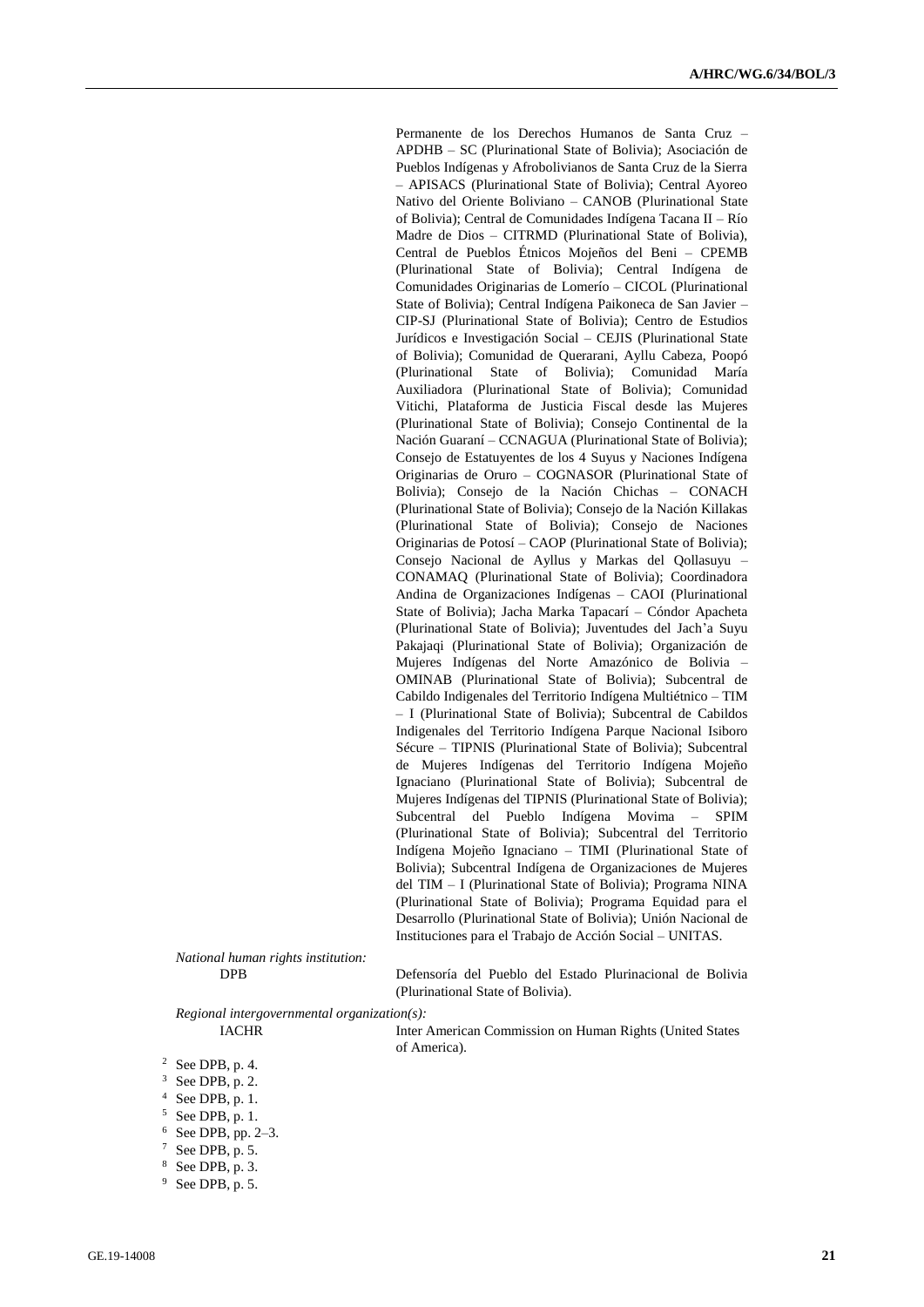- See DPB, p. 3.
- <sup>11</sup> See DPB, p. 4.
- See DPB, p. 3.
- See DPB, p. 5.
- For the relevant recommendations, see A/HRC/28/7, paras. 113.2, 113.3, 113.4, 114.1, 114.2, 114.3, 114.4, 115.6.
- <sup>15</sup> See CETIM, p. 3. See also FUNDALATIN, p. 2.
- See ICAN, p. 1.
- See IACHR, p. 6.
- See JS15, p. 2.
- <sup>19</sup> For the relevant recommendations, see A/HRC/28/7, paras. 113.1, 113.5, 113.6, 113.7, 113.8, 113.9, 113.10, 114.6, 114.8, 114.34, 114.42, 114.43.
- See IACHR, p. 8. See also JS12, p. 7.
- <sup>21</sup> See JS15, p. 1.
- <sup>22</sup> See FLD, p. 2.
- <sup>23</sup> For the relevant recommendations, see A/HRC/28/7, paras. 114.6, 114.35, 114.36, 114.37, 114.38, 114.31, 114.32, 114.33, 114.39, 115.4.
- <sup>24</sup> See JS14, p. 10; and JS15, p. 4. See also JS18, p. 5.
- <sup>25</sup> See JS15, p. 4. See also JS14, p. 11; and JS18, p. 6.
- See JS18, pp. 5–6.
- See JS3, p. 6.
- <sup>28</sup> See JS13, p. 5; and JS15, p. 4. See also Red LBBol, p. 2.
- <sup>29</sup> See IACHR, p. 5. See also AI, pp.  $2-3$ .
- See JS3, p. 6; and JS14, pp. 8–9. See also AI, pp. 3, and 5; and Red LBBol, pp. 2–3.
- <sup>31</sup> For the relevant recommendations, see A/HRC/28/7, paras. 115.3, 114.125, 114.29.
- See JS1, pp. 6–12; JS15, p. 8; JS18, pp. 2–3.
- See JS1, pp. 5, 9, 12 and 18. See also JS15, pp. 8–9.
- See JS16, p. 4.
- See JS1, pp. 15–19. See also JS15, p. 8; and JS18, p. 2.
- For relevant recommendations see A/HRC/28/7, paras. 113.15, 113.16, 113.17, 113.18, 113.19, 114.114, 114.69.
- See ITEI, p. 2. See also JS15, p. 6.
- See JS11, pp. 4 and 7; JS12, p. 8; FLD, pp. 1–2; and IACHR, pp. 4–6, and 7. See also JS15, p. 3.
- See JS15, pp. 6–7, and ITEI, p. 5.
- See JS15, p. 14. See also JS11, pp. 6 and 7; and ITEI, p. 5.
- See JS6, pp. 2–3. See also JS15, p. 13.
- See ITEI, p. 5. See also IACHR, p. 2.
- See JS14, p. 10. See also JS3, p. 7; JS12, p. 11; JS14, pp. 9–10; AI, p. 3; and Red LBBol, p. 3.
- For relevant recommendations see A/HRC/28/7, paras. 114.45, 114.47, 113.20, 113.21, 113.22, 113.23, 113.24, 113.25, 114.44, 114.56, 114.57, 114.60, 114.61, 114.62, 114.63, 114.64, 114.65, 114.66, 114.67, 114.127, 114.128. 115.2, 115.11, 115.12, 115.13, 114.68, 114.70, 114.58, 113.14, 114.59, 113.26.
- See JS17, pp. 6–8, and 10.
- <sup>46</sup> See ITEI, p. 6; and JS15, p. 6. See also JS11, pp. 6 and 7.
- See IACHR, p. 6.
- See JS18, p. 6.
- <sup>49</sup> See JS14, pp. 7 and 8.
- See JS15, pp. 2–3; AI, pp. 1 and 5; ITEI, p. 4. See also IACHR, pp. 2 and 7.
- See ITEI, p. 4; and JS15, p. 3. See also JS12, p. 8.
- For relevant recommendations see A/HRC/28/7, paras. 114.71, 114.73, 114.74, 115.15, 114.72, 114.75, 115.14.
- See JS8, pp. 2–3; and JS12, pp. 4 and 5. See also JS7, p. 2; and JS17, p. 3.
- See JS17, p. 3. See also JS2, pp. 9–11.
- See JS2, p. 21; JS11, p. 7; JS12, p. 4; JS15, pp. 3–4; JS17, p. 10; AI, pp. 3 and 5; and FLD, pp. 3 and 6.
- See ADF International, p. 5; and ECJL, pp. 1–2.
- See JS2, pp. 12–21; JS8, p. 11; JS11, pp. 4–5 and 7; JS12, pp. 4–5 and 11; JS15, p. 3 and 4; JS17, pp. 4–5; AI, pp. 3–5; FLD, pp. 3–4 and 6. See also CETIM, p. 3.
- See FLD, p. 5. See also JS2, p. 21.
- See FLD, p. 3.
- See FUNDALATIN, p. 2.
- See JS15, p. 6; and APLP, p. 2. See also JS8, p. 6; and JS12, p. 8.
- See APLP, p. 1. See also JS8, pp. 4 and 11; JS12, p. 6, JS15, p. 3; and IACHR, p. 8.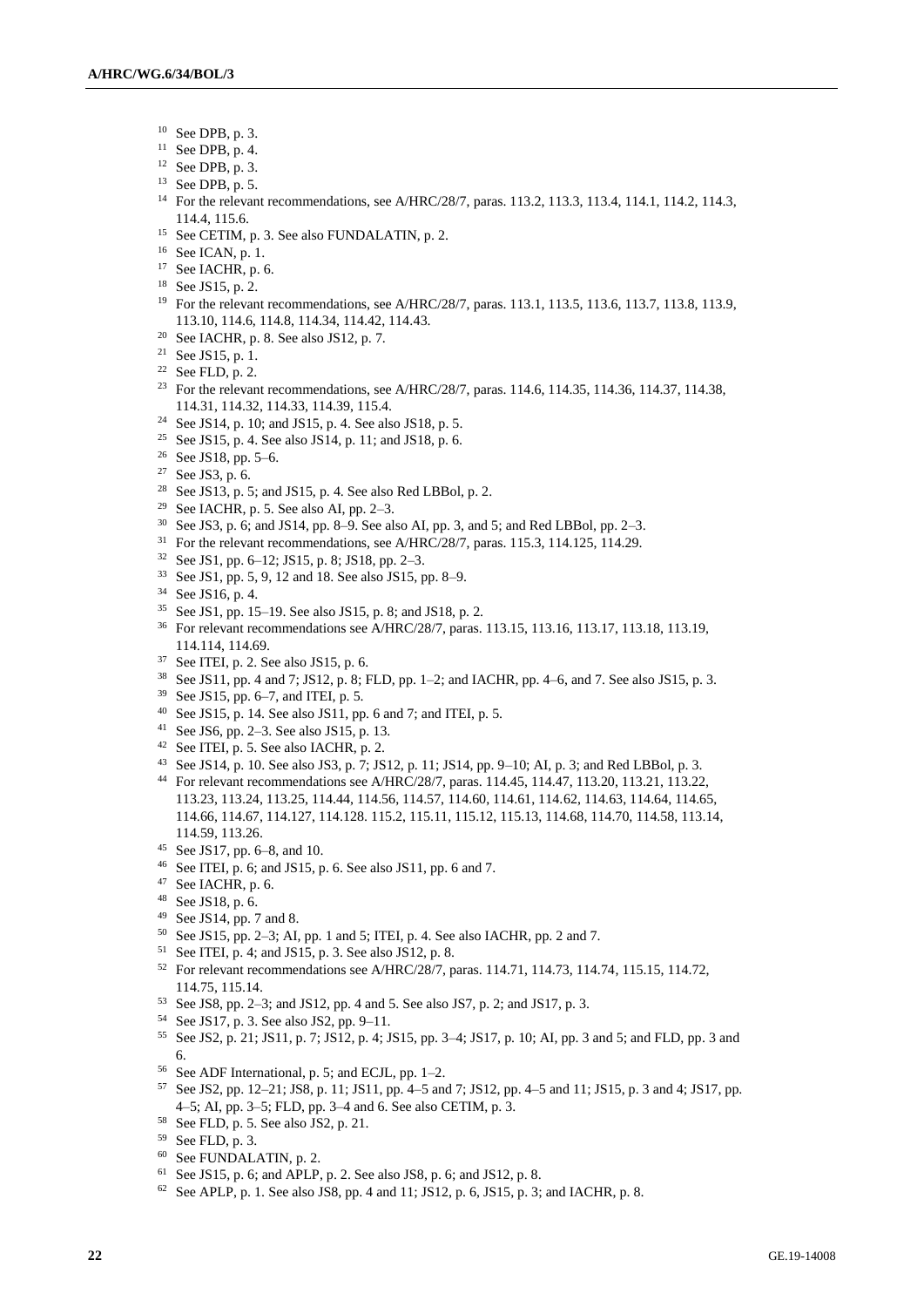- See JS8, p. 5. See also JS12, p. 6.
- See JS12, p. 7. See also JS8, pp. 3–4; JS11, p. 2; APLP, pp. 1 and 2; CPJ, p. 3; and IACHR, pp. 6 and 8.
- See APLP, p. 1. See also JS8, p. 8.
- See CPJ, pp. 2 and 4.
- See JS7, p. 13; and JS8, p. 11. See also JS12, p. 8.
- <sup>68</sup> For relevant recommendations see A/HRC/28/7, paras. 114.49, 114.55, 114.50, 114.51, 114.52, 114.53, 114.54, 114.48, 113.42.
- See JS13, pp. 13–15; and JS15, pp. 7–8.
- For relevant recommendations see A/HRC/28/7, para. 113.11.
- See JS7, pp. 3, 8–9 and 13.
- See JS13, pp. 3 y 4.
- See JS15, p. 9.
- See JS13, p. 4. See also Red LBBol, p. 4.
- See JS14, p. 14.
- See JS13, p. 4.
- For relevant recommendations see A/HRC/28/7, paras. 114.7, 114.11, 114.12, 114.5, 114.10, 114.113, 113.12, 114.13, 114.14, 114.15, 114.16, 114.17, 114.18, 113.13.
- See JS15, p. 9. See also JS18, p. 1; CETIM, pp. 1–2; and FUNDALATIN, p. 1.
- See JS13, p. 3.
- See FLD, p. 3. See also JS18, p. 1.
- See JS18, p. 1.
- See CETIM, p. 2; and FUNDALATIN, p. 3.
- See JS18, p. 9.
- See JS16, p. 5.
- See CETIM, p. 2; and FUNDALATIN, p. 4. See also JS15, p. 8; JS18, p. 1–2; and IACHR, p. 4.
- See JS18, p. 2. See also JS15, p. 9.
- See JS15, pp. 16–17.
- For relevant recommendations see A/HRC/28/7, paras. 114.30, 113.30, 113.31, 114.19, 114.20, 114.21, 114.76, 114.77, 114.112, 114.111.
- See CETIM, p. 3. See also JS14, p. 12; JS15, p. 10; and JS18, p. 5.
- <sup>90</sup> See JS18, p. 5. See also JS16, pp.  $6-7$ .
- See JS3, pp. 1, 2 and 3. See also JS6, pp. 11 and 13; JS13, pp. 10–11; JS15, p. 12; and AI, pp. 1–2.
- <sup>92</sup> See JS13, p. 11; and JS15, pp. 12. See also, JS6, p. 11.
- See JS13, p. 11. See also JS3, pp. 8–9; and JS6, pp. 12 and 14.
- See JS3, p. 9; JS6, p. 13; JS13, p. 11; and JS15, pp. 12.
- See JS16, p. 6. See also JS13, p. 10; ADF, pp. 3–4; and AI, p. 2.
- See ADF International, p. 6.
- See ADF International, pp. 1–3.
- See AI, p. 2. See also JS3. p. 4.
- See JS3, p. 5; JS13, p. 13; JS15, p. 12, and AI, p. 5.
- See JS13, p. 12; and JS15, p. 12. See also JS9, pp. 3–4.
- See JS3, pp. 1–3.
- See JS3, p. 7; and JS14, pp. 12 and 15.
- See JS15, p. 11.
- For relevant recommendations see A/HRC/28/7, paras. 114.23, 114.40, 114.9, 114.25, 114.26, 114.24, 114.22, 114.28, 115.5, 114.129, 114.130, 113.40, 114.124, 113.45, 114.132.
- See JS15, pp. 9–10.
- See JS13, p. 15.
- See JS15, p. 15; and JS18, p. 4.
- See JS18, pp. 4–5. See also JS6, p. 16; and JS15, p. 16.
- See JS3, p. 8. See also JS6, p. 15; JS14, p. 6; and Red LBBol, p. 4.
- See JS13, pp. 15 and 16; and JS14, p. 6. See also JS3, p. 8; JS6, p. 15; and Red LBBol, p. 4.
- See JS12, p. 11. See also JS4, p. 6; JS13, p. 15; JS14, p. 2; and JS15, p. 4.
- See JS13, p. 15. See also JS15, p. 10.
- See JS6, pp. 14–15; and JS15, pp. 13–14. See also JS13, p. 16.
- For relevant recommendations see A/HRC/28/7, paras. 114.96, 114.99, 114.83, 114.94, 113.29, 113.28, 114.81, 114.84, 114.85, 114.86, 114.87, 114.82, 114.80, 114.79, 114.88, 114.89, 114.90, 114.91, 114.92, 114.95, 114.97, 114.98, 114.101, 114.102, 114.103, 114.104, 114.105, 114.106, 114.107, 114.108, 114.109, 114.110, 114.100, 114.93.

- See JS18, p. 8.
- See JS13, pp. 4–5. See also JS16, p. 9; and IACHR, p. 7.

See JS13, p. 2.